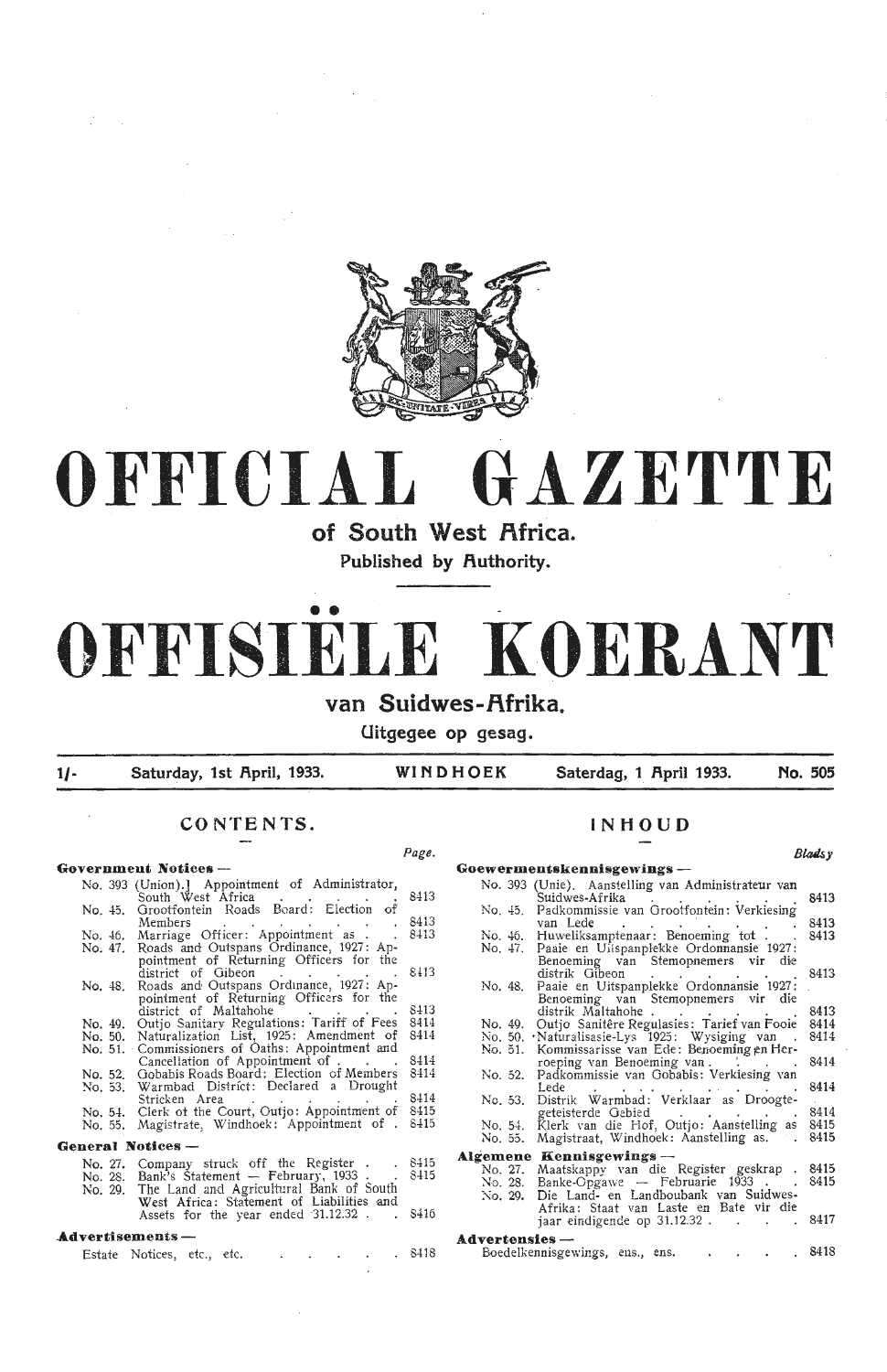### **Government Notices.**

The following Government Notices are published for general information.

> H. P. SMlt, *Secretary for South West Africa.*

Administrator's Office, Windhoek,

No. 393 (Union).] [24th March, 1933. No. 393 (Unie).] [24 Maart 1933.

It is hereby notified that His Excellency the Governor-General has been pleased to appoint Dr. DAVID GIDEON CONRADIE, B.A., LL.D., as Administrator of South West Africa, with effect from the 1st of April, 1933.

No. 45.] [20th March, 1933. No. 45.] [20 Maart 1933.

### ,GROOTFONTEIN ROADS BOARD: ELECTION OF MEMBERS.

It is hereby notified for general information, in terms of section *nineteen* of the Roads and Outspans Ordinance, 1927 (Ordinance No. 15 of 1927), that the following gentlemen have been duly elected as members of the Orootfontein Roads Board for the period ending 31st March, 1936:-

| (1) Dr. Casper Hensen            | ٠ |  | . Ward No. 1. |
|----------------------------------|---|--|---------------|
| (2) Ernst Emil Dressel           |   |  | . Ward No. 2. |
| (3) Jacob Rudolf Basson.         |   |  | . Ward No. 3. |
| (4) Friedrich Carl Albert Payne. |   |  | . Ward No. 4. |

No. 46.] [20th March, 1933.

### MARRIAGE OFFICER: APPOINTMENT AS.

The Administrator has been pleased, in terms of section *five,* sub-section (2) of the Solemnization of Marriages Proclamation, 1920 (Proclamation No. 31 of 1920), to approve of the appointment of Reverend GERALD HERRING of the Church of England, as a Marriage Officer for South West Africa with effoct from the 1st April, 1933.

No. 47.] [20th March, 1933.

ROADS AND OUTSPANS ORDINANCE, 1927: APPOINT-MENT OF RETURNING OFFICERS FOR THE DISTRICT OF GIBEON.

The Administrator has been pleased, in terms of section *th'irteen* of the Roads and Outspans Ordinance, 1927, to appoint the undermentioned gentlemen to act as returning officers for the wards in the district of Gibeon as defined in the Schedule to Proclamation No. S of 1930, set opposik their respective names :-

| (1) The Post Commander, S.W.A. Police,                          |               |
|-----------------------------------------------------------------|---------------|
| Gibeon<br>the contract of the contract of the contract of       | . Ward No. 1. |
| (2) W. O. H. Menge Ward No. 2.                                  |               |
| (3) The Magistrate, Mariental (3) The Magistrate, Mariental (3) |               |
| (4) The Post Commander, S.W.A. Police.                          |               |
|                                                                 |               |
|                                                                 |               |

No. 48.] [20th March, 1933. No. 48.] [20 Maart 1933,

#### ROADS AND OUTSPANS ORDINANCE, 1927: APPOINT-MENT OF RETURNING OFFICERS FOR THE DISTRICT OF MALTAHOHE.

The Administrator has been pleased, in terms of section *thirteen* of the Roads and Outspans Ordinance, 1927, to appoint the undermentioned gentlemen to act as returning officers for the wards in the district of Maltahohe as defined in the Schedule to Proclamation No. 23 of 1927, set opposite their respective names:-

### Goewermentskennisgewings.

Die volgende Ooewermentskennisgewings word vir algemene informasie gepubliseer.

H. P. SMIT,

*Sekretaris* **vir** *Suidwes-Af* **rik.a.**  Kantoor van die Administrateur, Windhoek.

Hierby Word bekendgemaak dat dit Sy Eksellensie die Ooewerneur-generaal behaag het om dr. DAVID GIDEON CONRADIE, B.A., LL.D., aan te stel as Administrateur van Suidwes-Afrika, m'et ingang van 1 April 1933.

### PADKOMMISSIE VAN GROOTFONTEIN: VERKIESING

VAN LEDE. Vir algemene informasie word hierby, ooreenkomstig ar-<br>tikel *negentien* van die Paaie en Uitspanplekke Ordonnansie 1927 (Ordonnansie No. 15 van 1927), bekend gemaak dat die volgende here behoorlik as lede van die Padkommissie van Grootfontein vir die tydperk eindigende 31 Maart 1936 verkies is:

| (1) Dr. Casper Hensen            |  | . Wyk No. $1$ . |
|----------------------------------|--|-----------------|
| (2) Ernst Emil Dressel           |  | . Wyk No. 2.    |
| (3) Jacob Rudolf Basson.         |  | . Wyk No. $3$ . |
| (4) Friedrich Carl Albert Payne. |  | . Wyk No. $4$ . |

No. 46.]

[20 Maart 1933,

### HUWELIKSAMPTENAAR: BENOEMING TOT.

Dit het die Administrateur behaag om, ooreenkomstig<br>artikel *vyf*, subartikel (2) van die Huweliksvoltrekkings Proklamasie 1920 (Proklamasie No. 31 van 1920), die benoeming van Eerwaarde GERALD HERRING van die Engelse Kerk, tot Huweliksamptenaar vir Suidwes-Afrika goed te keur, ingaande vanaf 1 April 1933.

No. 47.] [ 20 Maart 1933.

#### PAAIE EN UITSPANPLEKKE ORDONNANSIE 1927: BENOEMING VAN STEMOPNEMERS VIR DIE DISTRIK GIBEON.

Dit het die Administrateur behaag om, ooreenkomstig artikel *dertien* van die Paaie en Uitspanplekke Ordonnansie 1927, die h'ierondergenoemde here te benoem as stemopnemers vir die wyke in die distrik Gibeon, soos in die bylae van Proklamasie No. 5 van 1930 bepaal, en soos teenoor hulle respektiewe name aangedui is:-

- ( 1) Die Posbevelhebber, S.W.A. Polisie, Gibeon Wyk No. 1.
- (2) W. O. H. Menge . . . . . . . Wyk No. 2.<br>(3) Die Magistraat, Mariental . . . . . Wyk No. 3. (3) Die Magistraat, Mariental . 1999 – Wyk No. 3.
- (4) Die Posbevelhebber, S.W.A. Polisie, Hof-
- meyr . . . . . . . . Wyk No. 4.

#### PAAIE EN UITSPANPLEKKE ORDONNANSIE 1927: BENOEMING VAN STEMOPNEMERS VIR DIE DISTRIK MALTAHOHE.

Dit het die Administrateur behaag om, ooreenkomstig artikel *dertien* van die Paaie en Uitspanplekke Ordonnansie 1927, die hierondergenoemde here te benoem as stemopnemers vir die wyke in die distrik Maltahohe, soos in die Bylae van Proklamasie No. 23 van 1927 bepaal, en soos teenoor hulle respektiewe name aangedui is:-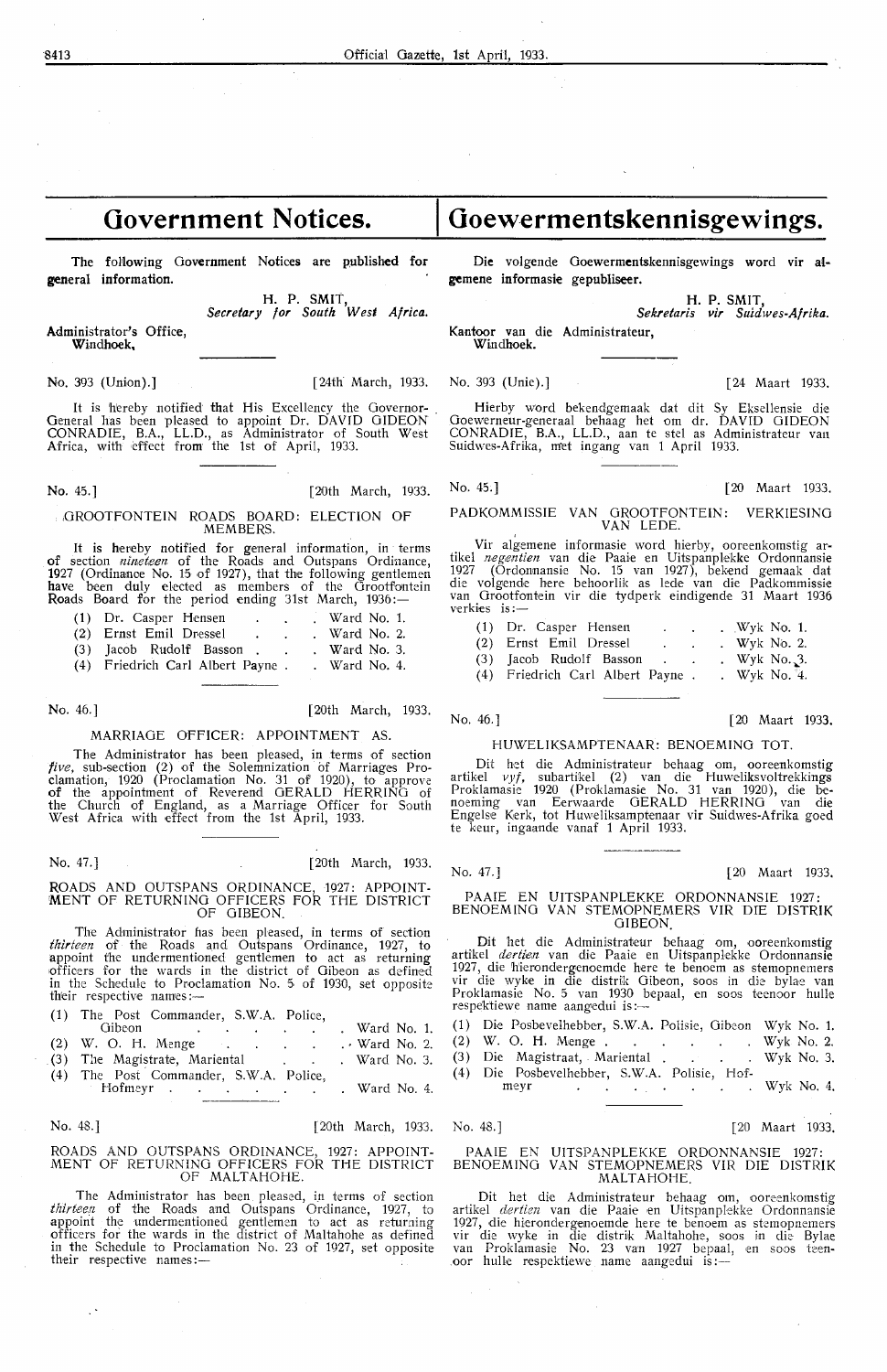No. 49.] [24th March, 1933.

OUTJO SANITARY REGULATIONS: TARIFF OF FEES. It is hereby notified for general information that the<br>Administrator has approved of the following tariff of fees<br>and charges for the removal and disposal of nightsoil, urine<br>and refuse, framed by the Outjo Village Managem in accordance with the provisions of paragraphs *eleven* and *sixteen* of Government Notice No. 66 of the 22nd May, 1931:—

(1) Nightsoil and urine 7 /6 per bucket per month.

(2) Refuse 1/- per householder per month.

Government Notice No. 118 of the 6th June, 1932, is hereby cancelled.

No. 50.] [27th Ma: :h, 1933. No. 50.] [27 Maart 1933.

### NATURALIZATION.

The Administrator being satisfied that the persons described in the Schedule hereto have owing to an error been excluded from the list published under Government Notice<br>No. 114 of the 31st August, 1925, of subjects of the late<br>enemy powers who have become naturalized as British subjects in terms of the provisions of sub-section (1) of section *two* of the South West Africa Naturalization of Aliens Act, 1924 (Act No. 30 of 1924), has been pleased under and by<br>virtue of the powers vested in him by sub-section (3) of section *two* of the said Act, to amend the said list which is hereby accordingly amended, by the inclusion therein of the names of the persons described in the Schedule hereto.

The correct names and description of the entries in the aforementioned list are as published hereunder and not as published under Government Notice No. 114 of the 31st August, 1925, and the said list is hereby amended accordingly-

229. BOTTOER, ALFRED GUSTAV (46), Windhcek.

1854. MOSEHUUS, WILHELM AUGUST (33), Omatako [Otjiwarongo.

2337. SCHATZ, GUSTAV (37), Tsumeb, Orootfontein. SCHEDULE.

JOHANN AHLF (79), Windhoek<br>JOHANN SEITZ (54), Windhoe

JOHANN SEITZ (54), Windhoek.

AUGUST WOLTMANN (32), Klein Windhoek.

No. 51.) [27th March, 1933. No. 51.] [27 Maart 1933.

The Administrator has been pleased to approve of the following:-

1. APPOINTMENT AS COMMISSIONER OF OATHS

*Area of jurisdictio.1.*  Paul Otto Kuhn District of Otjiwarongo.

2. CANCELLATION OF APPOINTMENT AS COMMISSIONER OF OATHS. Ernst August Kuhlmann District of Otjiwarongo.

No. 52.] [27th March, 1933.

### GOBABIS ROADS BOARD: ELECTION OF MEMBERS

It is hereby notified for general information, in terms of section *nineteen* of the Roads and Outspans Ordinance<br>1927 (Ordinance No. 15 of 1927), that the following gentle-<br>men have been duly elected as -members of the Oobabis Roads Board for the period ending 31st March, 1936:-

| $\begin{pmatrix} 1 \\ 2 \\ 3 \\ 4 \end{pmatrix}$ | Petrus Arias Zacharias Burger. |  | Ward No. 1. |
|--------------------------------------------------|--------------------------------|--|-------------|
|                                                  | Erich Wilhelm Heinrich Schmidt |  | Ward No. 2. |
|                                                  | Jacobus Petrus Koen            |  | Ward No. 3. |
|                                                  | Joachim Paulus Brand           |  | Ward No. 4. |

No. 53.]

[27th March, 1933.

### WARMBAD DISTRICT: DECLARED DROUGHT STRICKEN AREA

It is hereby notified for general information that the Magisterial District of Warmbad has been declared a drought stricken area as from the twenty-fourth day of March, 1933.

 $Wyk$  No. 3. No. 49.] [24 Maart 1933.

OUTJO SANITERE REOULASIES: TARIEF VAN FOOIE.

Vir algemene informasie word hierby bekend gemaak<br>dat die Administrateur die volgende tarief van fooie en dat die Administrateur die volgende tarief van fooie en<br>vorderings vir die verwydering en wegdoen van nagvuil, uriene en afval, opgetrek deur die Dorpsbestuursraad van<br>Outjo ooreenkomstig die bepalings van paragrawe elf en *sestien* van Ooewermentskenmsgewmg No. 66 van 22 Mei 1931 goedgekeur het:-

 $(1)$  Nagvuil en uriene  $7/6$  per emmer per maand.

(2) Afval 1/- per huisgesin per maand.

Ooewermentskennisgewing No. 118 van 6 Junie 1932 word hierby gekanselleer.

### NATURALISASIE.

Daar die Administrateur oortuig is dat die persone in die onderstaande Bylae genoem, per abuis uitgelaat is uit die lys, gepubliseer in Goewermentskennisgewing No. 114 van 31 Augustus 1925, van onderdane van die gewese vyandelike moondhede wat as Britse onderdane genaturaliseer is volgens die voorsienings van subartikel (1) van artikel twee van "De Zuidwest-Afrika Naturalisatie van Vreemdelingen Wet 1924" (Wet No. 30 van 1924), het dit hom behaag om, op grond van en kragtens die bevoegdhede hom verleen, by subartikel (3) van artikel twee van die genoemde Wet, die voormelde lys te wysig, wat hiermee aldus gewysig word, deur die insluiting van die name van die persone wat in die onderstaande Bylae genoem word.

Die regte name en beskrywing van die volgende aantekeninge in die bowegenoemde lys is soos hieronder gepubliseer, en nie soos dit in Goewermentskennisgewing No.<br>114 van 31 Augustus 1925 gepubliseer is nie, en die genoemde<br>lys word aldus gewysig :-

229. BOTTOER ALFRED GUSTAV (46), Windhoek.

1854. MOSEHUUS, WILHELM AUGUST<sup>7</sup>(33), Omatako, , windhoek.<br>(33), Omatako,<br>Dtjiwarongo.

2337. SCHATZ, GUSTAV (37), Tsumeb, Grootfontein.

BYLAE.

JOHANN AHLF (79), Windhoek. JOHANN SEITZ (54), Windhoek.

AUGUST WOLTMANN (32), Klein Windhoek.

Dit het die Administrateur behaag om die volgende goed te keur

1. BENOEMING VAN KOMMISSARIS VAN EDE

Paul Otto Kuhn 2. KOMMISSARIS VAN EDE: HERROEPINO VAN. Ernst August Kuhlmann Regsmagsgebied.<br>Distrik Otjiwarongo.

Distrik Otiiwarongo.

No. 52.] [27 Maart 1933. PADKOMMISSIE VAN GOBABIS: VERKIESINO VAN **LEDE** 

Vir algemene informasie word hierby, ooreenkomstig ar-<br>tikel negentien van die Paaie en Uitspanplekke Ordonnansie 1927, (Ordonnansie No. 15 van 1927), bekend gemaak dat die volgende here behoorlik as lede van die Padkommissie van Gobabis vir die tydperk eindigende 31 Maart 1936, verkies is:

| (1) Petrus Arias Zacharias Burger.        |                       |                                |  | Wyk No. 1.    |  |
|-------------------------------------------|-----------------------|--------------------------------|--|---------------|--|
| $\begin{pmatrix} 2 \ 3 \ 4 \end{pmatrix}$ |                       | Erich Wilhelm Heinrich Schmidt |  | Wyk No. 2.    |  |
|                                           | Jacobus Petrus Koen.  |                                |  | Wyk No. $3$ . |  |
|                                           | Joachim Paulus Brand. |                                |  | $Wyk$ No. 4.  |  |

### No. 53.] [27 Maart 1933.

### DISTRIK WARMBAD: VERKLAAR AS DROOGTE-OETEISTERDE GEBIED.

Hierby word vir algemene inligting bekend gemaak dat die magistraatsdistrik Warmbad as 'n droogtegeteisterde gebied verklaar is vanaf die vier-en-'twintigste dag van Maart 1933.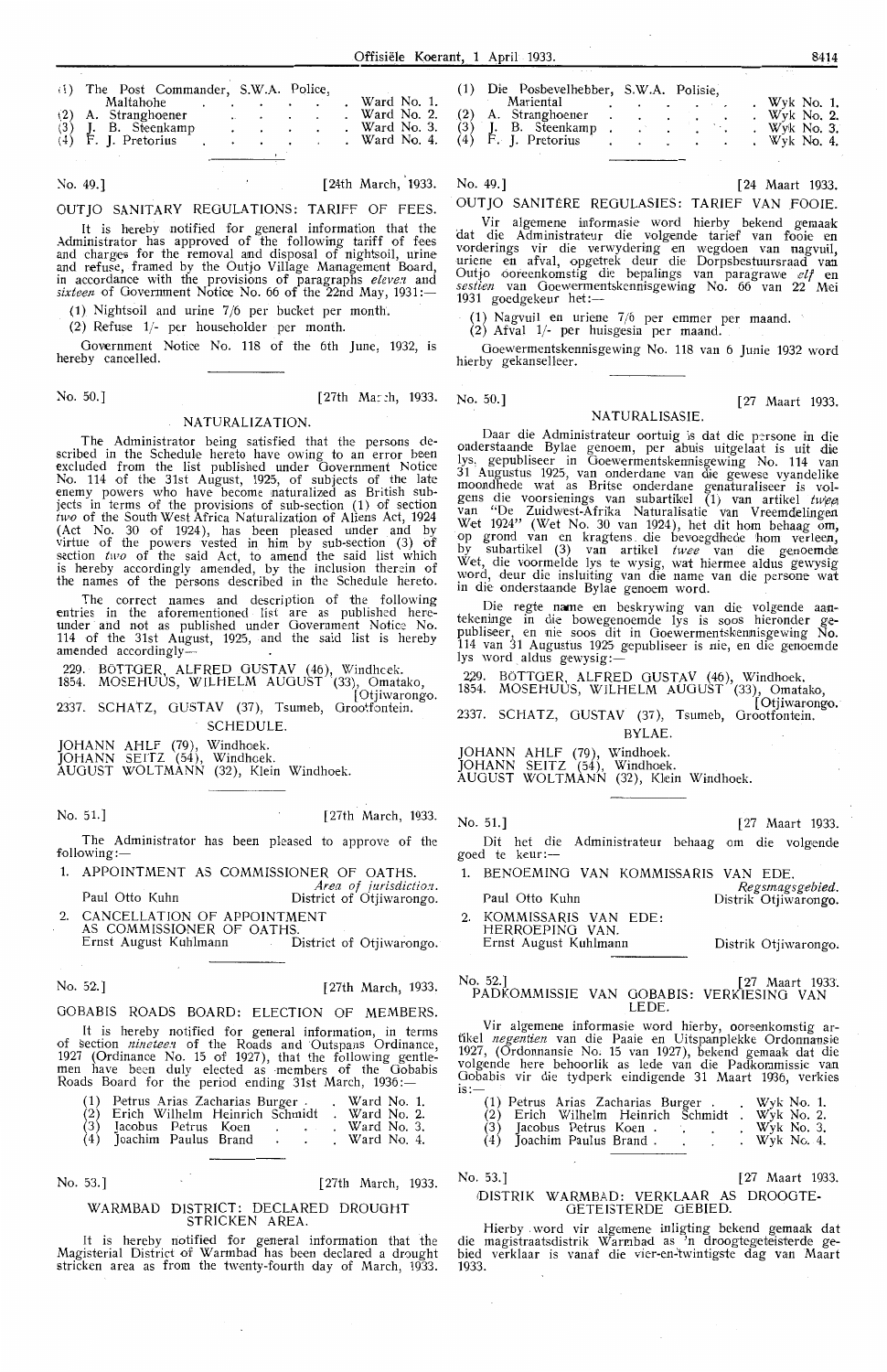The following appointment as Clerk of the Court has been approved:-

OUTJO: JOHANNES WALTER DANIEL MEISENHOLL with effect from the 31st March, 1933, during the period Mr. M. J. McHugh acts as Magistrate.

### APPOINTMENT OF MAGISTRATE.

The Administrator has been pleased to make the follow-<br>ing appointment:-

KARL HEINRICH FERDINAND WILHELM AHRENS

**to** be Magistrate for the district of Windhoek vice Mr. **H.** H. R. Piers transferred, with effect from the 16th March, **1933.** 

Die volgende aanstelling as Klerk van die Hof is goed-gekeur :-

OUTJO: JOHANNES WALTER DANIEL MEJSENHOLL ingaande vanaf 31 Maart 1933, gedurende die tydperk<br>, wat Mnr. M. J. McHugh as magistraat ageer.

No. 55.] (27th March, 1933. No. 55.] (27 Maart 1933.

### AANSTELLING VAN MAGISTRAAT.

Dit het die Administrateur behaag om die volgende aan- stelling te maak :-

KARL HEINRICH FERDINAND WILHELM AHRENS

as Magistraat vir die distrik Windhoek in die plek van **Mnr.**  H. H. R. Piers wat verplaas is, ingaande vanaf 16 Maart 1933.

### **General Notices.**

### (No. 27 of 1933.)

Notice is hereby given, in accordance with Section 199 (6) of the Companies Ordinance No. 19 of 1928, that the name of the undermentioned Company has been struck off the REGISTER, and that the said Company shall, upon publication hereof, be dissolved.

> P. S. LAMBRECHTS, Registrar of Companies.

Companies Registration Office Windhoek, 17th March, 1933. **Algemene Kennisgewings.** 

### (No. 27 van 1933.)

Ooreenkomstig die bepalings van Artikel 199 (6) van die Maatskappye Ordonnansie No. 19 van 1928, word hier-<br>- mee kennis gegee dat die naam van die hierondervermelde Maatskappy van die REGISTER geskrap is, en dat die gemelde Maatskappy by publikasie hiervan, ontbind sal wees.

P. S. LAMBRECHTS,

Registrateur van Maatskappye.

Registrasiekantoor vir Maatskappye, Windhoek, 17 Maart 1933.

| No.<br>No. | Name of Company.<br>Naam van Maatskappy. | Date of Registration.<br>Datum van Registrasie. |
|------------|------------------------------------------|-------------------------------------------------|
|            | The Swastika Ranching Company Limited.   | 23/3/1921.                                      |
|            |                                          |                                                 |

#### (No. 28 of/van 1933.)

BANKS' STATEMENT, FEBRUARY, 1933, IN TERMS Of SECTION 7 Of PROCLAMATION NO. 29 OF 1930, THE BANKS PROCLAMATION, 1930.

BANKEOPOAWE, FEBRUARIE 1933 , INGEVOLOE ARTIKEL 7 VAN PROKLAMASIE No. 29 VAN 1930, DIE BANKE-PROKLAMASIE 1930.

|                                                    |                                                                                                                                                                                                                                                                             | in Suidwes-Afrika | Liabilities to the Public in S.W. Africa<br>Verpligtings teenoor die Publiek |                              |                               | Cash Reserves in South West Africa<br>Kontant Geldreserwes in S.W.- Afrika                       | Advances and<br>Discounts in<br>South West Africa<br>Voorskotte en<br>Diskontos in<br>Suidwes-Afrika<br>Discounts<br>Advances<br>Diskontos<br>Voorskotte |          |              |                                                                                                                           |
|----------------------------------------------------|-----------------------------------------------------------------------------------------------------------------------------------------------------------------------------------------------------------------------------------------------------------------------------|-------------------|------------------------------------------------------------------------------|------------------------------|-------------------------------|--------------------------------------------------------------------------------------------------|----------------------------------------------------------------------------------------------------------------------------------------------------------|----------|--------------|---------------------------------------------------------------------------------------------------------------------------|
| BANK                                               | Deposits etc. / Depositos ens.<br> Bank notes<br>issued in and<br>payable in the<br>Territory of<br>S.W.Africa<br>Demand<br>Time<br>in circulation.<br>Banknote uit-<br>Opvorder-<br>Tyd<br>gereik in en<br>bare<br>betaalb.in diel<br>Gebied<br>S.W.- Afrika<br>in omloop. |                   | <b>TOTAL</b><br><b>TOTAAL</b>                                                | Gold Coin<br>Gemunte<br>goud | Subsidiary<br>Coin<br>Pasmunt | South Africa<br>Reserve<br>BankNotes<br>Note van die<br>Suid-<br>Afrikaanse<br>Reserwe-<br>bank. |                                                                                                                                                          |          |              | Notes of<br>other Banks<br>S. W. Africa<br>issue,<br>Note van<br>ander Banke<br>wat in S.W.-<br>Afrika uit-<br>gereik is. |
| The Standard Bank of South<br>Africa, Limited<br>. | £<br>218,575                                                                                                                                                                                                                                                                | £<br>63,636       | £<br>57,195                                                                  | £<br>339,406                 | £<br>12,296                   | £<br>12,236                                                                                      | £<br>644                                                                                                                                                 | £<br>261 | £<br>353,303 | £<br>62,689                                                                                                               |
| Barclays Bank (Dominion,<br>Colonial and Overseas) | 166,232                                                                                                                                                                                                                                                                     | 46,176            | 39,005                                                                       | 251,413                      | 2,434                         | 4,874                                                                                            | 451                                                                                                                                                      | 10,717   |              | 280,746                                                                                                                   |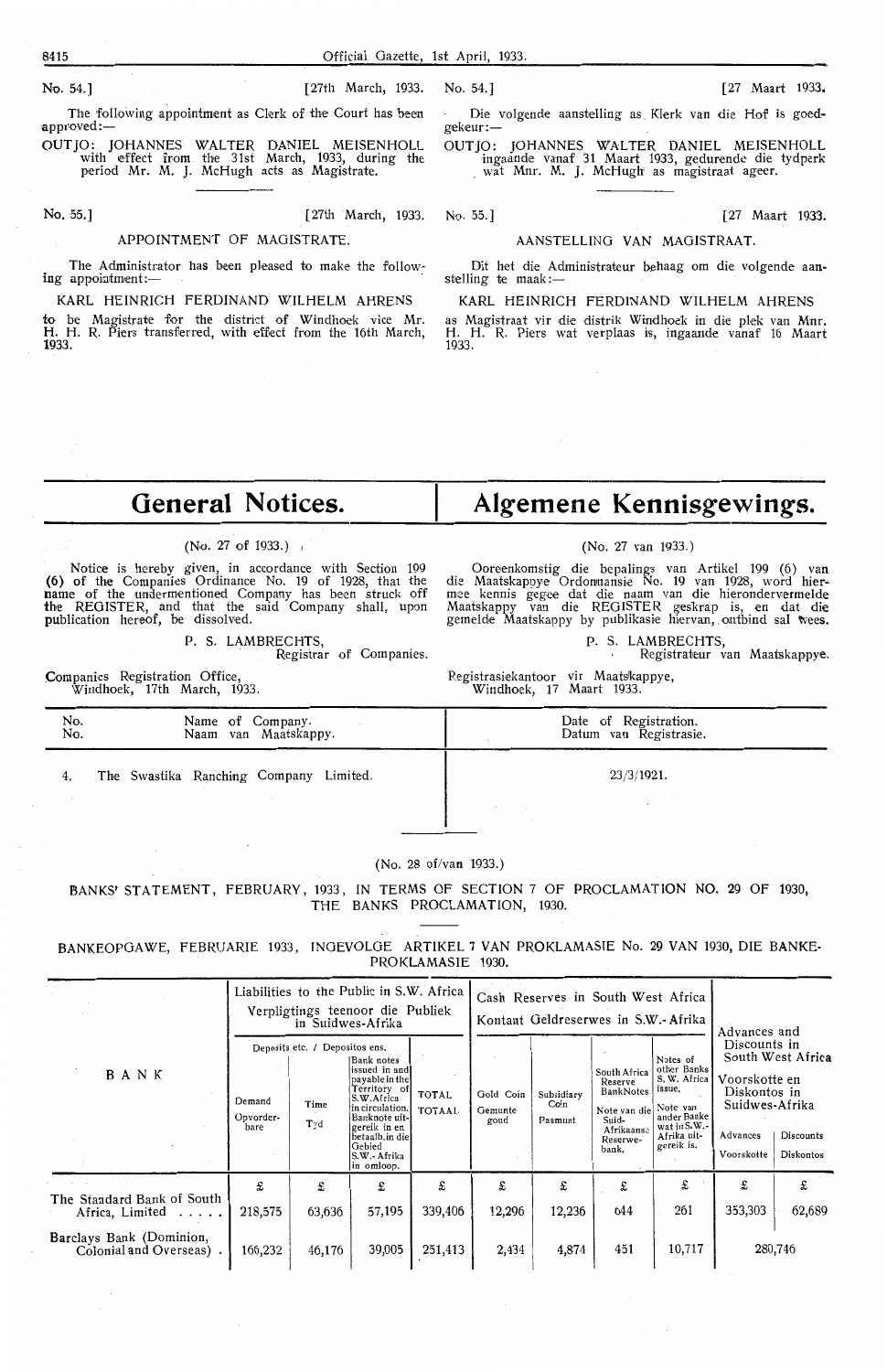### Offisiele Koerant, **l** April 1933. 8416

(No. 29 of 1933.)

### THE LAND AND AGRICULTURAL BANK OF SOUTH WEST AFRICA. Schedule "C".

STATEMENT OF LIABILITIES AND ASSETS FOR THE YEAR ENDED 31st DECEMBER, 1932.

| LIABILITIES:                                                                                                                                                                                                                                                          |                        |                                                                                        | ASSETS:                        |
|-----------------------------------------------------------------------------------------------------------------------------------------------------------------------------------------------------------------------------------------------------------------------|------------------------|----------------------------------------------------------------------------------------|--------------------------------|
| Capital Fund Account No. 1:<br>Moneys received from the Administration                                                                                                                                                                                                |                        | Consolidated Loans<br>Under Procl. 19 of 1932                                          | $. \pounds1,301,858$ 9 6       |
| 1921—1932<br>and a strong control of the state of the state of the state of the state of the state of the state of the state of the state of the state of the state of the state of the state of the state of the state of the state of the                           | £932,694 0 1           | Advance on Mortgage                                                                    |                                |
| Capital Fund Account No. 2:<br>Proportion of moneys collected in respect                                                                                                                                                                                              |                        | Under Act 18 of 1912                                                                   | 31,835<br>$0\quad 0$           |
| of Landwirtschaftsbank securities<br><b>Contract Contract Street</b>                                                                                                                                                                                                  | 67,305 19 11           | Advances for Dipping Tanks<br>Under Act 20 of 1911                                     | 50<br>$0\quad 0$               |
| Redeemable Capital<br>Funds represented by Landwirtschaftsbank                                                                                                                                                                                                        | 208,005 16 8           | Advances for Fencing                                                                   |                                |
| unrealised assets.                                                                                                                                                                                                                                                    | 68,173 3 11            | Under Act 17 of 1912<br>Advances for Improved                                          | 19<br>1,683                    |
| Farmers' Special Relief Fund                                                                                                                                                                                                                                          | $285 \t15 \t0$         | Water Supply                                                                           |                                |
| Sundry Creditors<br>Undrawn balances in re:                                                                                                                                                                                                                           |                        | Under Proclamation 25 of 1925.<br>Advances for Purchase of                             | 53500<br>$\sim$ $\sim$ $\sim$  |
| $£209$ 8<br>Ordinary Loans<br>-4                                                                                                                                                                                                                                      |                        | Breeding Stock                                                                         |                                |
| 2120<br>Fencing Loans<br>461 18 10<br>Livestock Loans                                                                                                                                                                                                                 |                        | Under Proclamation 1 of 1927.                                                          | 17,016 13 7                    |
| $9,631$ 8 6<br>Consolidated Loans<br>2,352 16 2<br>Sundries                                                                                                                                                                                                           | 12,658 3 10            | Advances to Co-operative<br>Agricultural Societies.<br>$\sim$ $\sim$                   |                                |
| $\mathbf{r}$ . The set of the set of the set of the set of the set of the set of the set of the set of the set of the set of the set of the set of the set of the set of the set of the set of the set of the set of the set of t<br>Recoveries (Landwirtschaftsbank) | 85 10 3                | Advances in respect of Farm                                                            |                                |
| Administration of S.W.A.                                                                                                                                                                                                                                              |                        | Properties acquired.<br>Under Section 37 of Act                                        |                                |
| Interest accrued but not yet due.<br>Officials' Provident Fund<br><b>Contract Contract Contract</b>                                                                                                                                                                   | 7,633 2 11<br>980 18 7 | 18 of 1912 £47,298 12 7<br>3,828 16 3<br>Interest in arrear                            |                                |
| Department of Lands-Amount due by Sett-                                                                                                                                                                                                                               |                        | 51,127 8 10                                                                            |                                |
| lers to Lands Branch payment of which<br>is guaranteed by the Land Bank.                                                                                                                                                                                              | 68,425 12 5            | Less special Reserve to                                                                |                                |
| Administration of S.W.A.-Relief Fund:                                                                                                                                                                                                                                 |                        | meet contingencies<br>$20,500 \quad 0 \quad 0$<br>Sundry Debtors                       | 30,627 8 10                    |
| Moneys received from Administration for<br>advances to Co-operative Relief Com-                                                                                                                                                                                       |                        | 9.453 18 1<br>Past Due Interest                                                        |                                |
| panies formed under Proc. 21 of 1930                                                                                                                                                                                                                                  | 27,635 17 9            | Interest accrued at 31.12.32<br>but not yet due on all loan                            |                                |
| Reserve Fund<br>Balance at 31.12.31 £137,152 14 8                                                                                                                                                                                                                     |                        | 27,167 12 4<br>accounts<br>and a state of the state of<br>7,522 17 7<br>Other Sundries |                                |
| Transferred from moneys                                                                                                                                                                                                                                               |                        | 44,144 8 0                                                                             |                                |
| recovered in respect of<br>Landwirtschaftsbank<br>$un-$                                                                                                                                                                                                               |                        | 7,000 0 0<br>Less Reserve for Bad Debts                                                | 37144, 8 0                     |
| realised assets in terms of<br>Section 2 of Proclamation 1                                                                                                                                                                                                            |                        | Sundry Debtors in respect of                                                           |                                |
| 1,110 10 2<br>of $1927$                                                                                                                                                                                                                                               |                        | Landwirtschaftsbank bonds<br>etc. $\ldots$                                             | 68,173 3 11                    |
| Profit during $1932$<br>234 17 10                                                                                                                                                                                                                                     | 138,498 2 8            | <b>Bank</b> Premises                                                                   |                                |
|                                                                                                                                                                                                                                                                       |                        | Book value at 31.12.32.<br>4,104 4 11<br>Less Depreciation<br>$\cdots$                 | 3,283 8 11<br>820 16 0         |
|                                                                                                                                                                                                                                                                       |                        | Furniture. and Fittings                                                                |                                |
|                                                                                                                                                                                                                                                                       |                        | Book Value at $31.12.32$ .<br>Less Depreciation                                        | 513 6 9<br>153 18 0<br>359 8 9 |
|                                                                                                                                                                                                                                                                       |                        | Stamps on Hand<br>$\sim$ $\sim$ $\sim$ $\sim$ $\sim$                                   | $3\quad 0$<br>1                |
|                                                                                                                                                                                                                                                                       |                        | Advances to Co-operative Relief Companies<br>Under Procl. 21 of 1930.                  | 26,648<br>8                    |
|                                                                                                                                                                                                                                                                       |                        | Standard Bank of S.A. Ltd.                                                             |                                |
|                                                                                                                                                                                                                                                                       |                        | Cash on Hand<br>$\sim$ $\sim$                                                          | $13,166$ 9 5                   |
|                                                                                                                                                                                                                                                                       | $£1,532,382$ 4 0       |                                                                                        | £1,532,382 4 0                 |
|                                                                                                                                                                                                                                                                       |                        |                                                                                        |                                |

We hereby certify that this statement has been compiled from the Books of the Bank and to the best of our know- ledge and belief is correct:

MEMBERS OF THE BOARD OF MANAGEMENT.

(Sgd.) F. P. Courtney-Clarke (Chairman). (Sgd.) J. G. F. von Backstrom, (Sgd.) J. G. F. von Backstrom,<br>MANAGER. Matt. J. de Jager.<br>
D. G. Dennier.<br>
Nico. J. Wagner. (Sgd.) G. Walker, ACCOUNTANT.

Windhoek, 17th March, 1933.

### THE LAND AND AGRICULTURAL BANK OF SOUTH WEST AFRICA.

PROFIT AND LOSS.

| To INTEREST ON FUNDS OF THE BANK                                         | £33,175 4 3             |  | By INTEREST RECEIVED                                       |  |  |  | £14,364 13 11         |        |  |
|--------------------------------------------------------------------------|-------------------------|--|------------------------------------------------------------|--|--|--|-----------------------|--------|--|
| "ADMINISTRATION COSTS                                                    | 5,632 14 8              |  | , INTEREST ACCRUED                                         |  |  |  | 27, 167 12 4          |        |  |
| DEPRECIATION                                                             | 974 14 0                |  | "PAST DUE INTEREST.                                        |  |  |  | 13,383 4 4            |        |  |
| " PROVISION FOR BAD AND DOUBT-<br>FUL DEBTS                              | $2,000 \quad 0 \quad 0$ |  | FEES COLLECTED UNDER 4th and<br>5th SCHEDULES OF ACT 18 of |  |  |  |                       |        |  |
| " PROVISION FOR POSSIBLE LOSS ON                                         |                         |  | 1912                                                       |  |  |  | $-153$ 15 0           |        |  |
| SALE OF FARM PROPERTIES.                                                 | 13,661 12 6             |  | "COMMISSION                                                |  |  |  | $200 \quad 3 \quad 0$ |        |  |
| ", BALANCE                                                               |                         |  | $RENT$                                                     |  |  |  |                       | 54 0 0 |  |
| Transferred to Reserve Fund vide<br>Section 43, Sub-section 1 (b) of Act |                         |  | , FARM RENTS                                               |  |  |  | 355 14 8              |        |  |
| 18 of 1912.                                                              | 234 17 10               |  |                                                            |  |  |  |                       |        |  |
|                                                                          | £55,679 3 3             |  |                                                            |  |  |  | $£55,679$ 3 3         |        |  |

Schedule "D".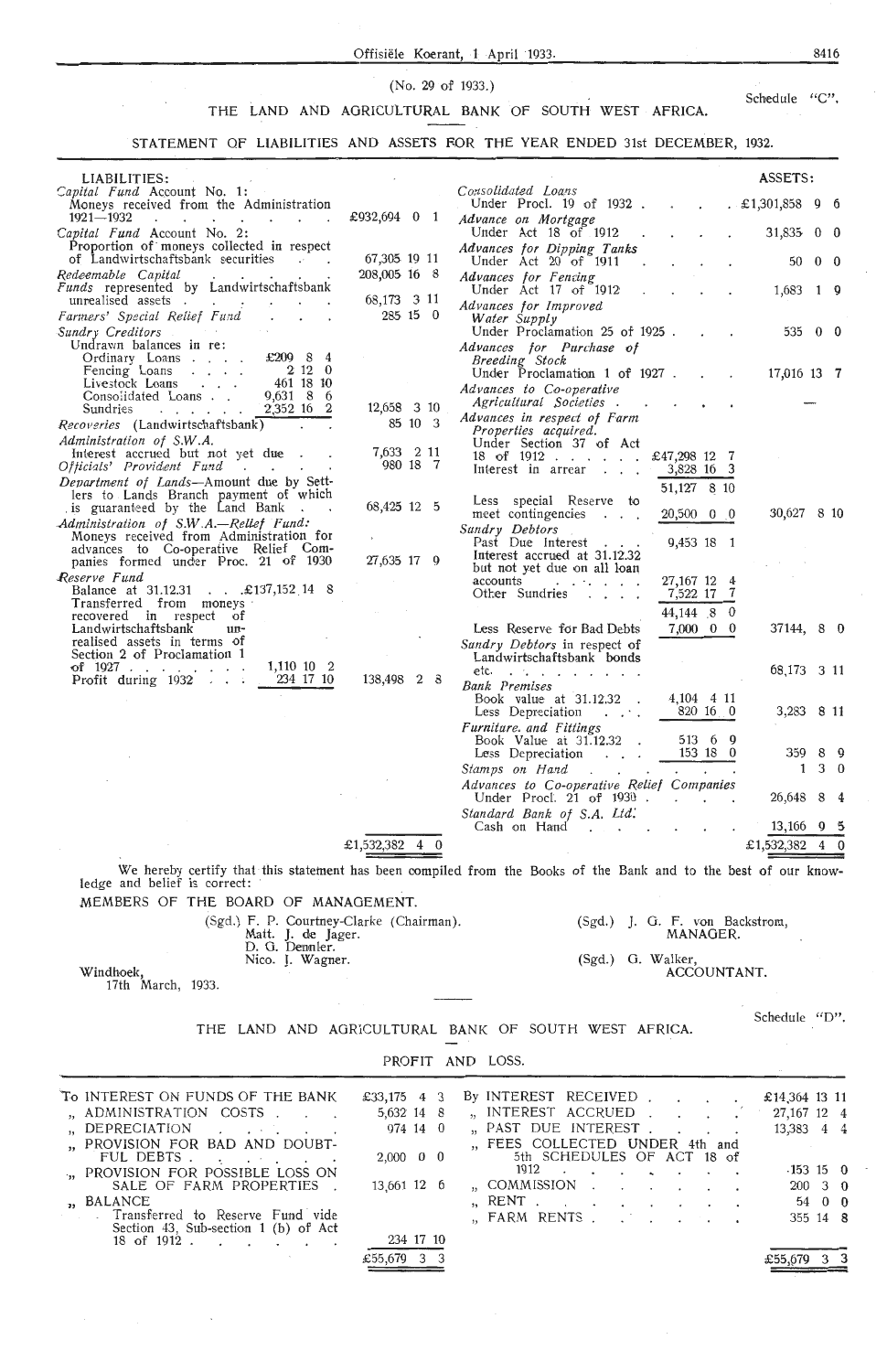|                                                                                                                                     |                                                                                                      | RESERVE FUND.                                                                                                                                                                                                       |                                                                 |
|-------------------------------------------------------------------------------------------------------------------------------------|------------------------------------------------------------------------------------------------------|---------------------------------------------------------------------------------------------------------------------------------------------------------------------------------------------------------------------|-----------------------------------------------------------------|
| <b>Balance</b> at 31st December, 1932.                                                                                              | £138,498 2 8                                                                                         | Balance as at 31st December, 1931.<br>Transferred from moneys recovered in<br>respect of Landwirtschaftsbank Assets<br>in terms of Proclamation No. 1 of<br>$1927$ , Section 8<br>Transferred from Profit and Loss. | £137,152 14 8<br>$1,110$ 10 2<br><b>Contractor</b><br>234 17 10 |
|                                                                                                                                     | £138,498<br>28                                                                                       |                                                                                                                                                                                                                     | £138,498<br>28                                                  |
| knowledge and belief are correct.<br>MEMBERS OF THE BOARD OF MANAGEMENT.                                                            |                                                                                                      | We hereby certify that these statements have been compiled from the Books of the Bank and to the best of our                                                                                                        |                                                                 |
| Windhoek,                                                                                                                           | (Sgd.) F. P. Courtney-Clarke (Chairman).<br>Matt. J. de Jager.<br>D. G. Dennler.<br>Nico. J. Wagner. | (Sgd.) G. Walker,                                                                                                                                                                                                   | $(Sgd.)$ J. G. F. von Backstrom,<br>MANAGER.<br>ACCOUNTANT.     |
| 17th March, 1933.                                                                                                                   |                                                                                                      |                                                                                                                                                                                                                     |                                                                 |
|                                                                                                                                     |                                                                                                      | (No. 29 van 1933.)<br>DIE LAND- EN LANDBOUBANK VAN SUIDWES-AFRIKA.<br>STAAT VAN LASTE EN BATE VIR DIE JAAR EINDIGENDE 31 DESEMBER 1932.                                                                             | Skedule $"C"$ .                                                 |
| LASTE.                                                                                                                              |                                                                                                      |                                                                                                                                                                                                                     | BATE.                                                           |
| <i>Kapitaal-Fonds</i> Rekening No. 1:<br>Gelde van die Administrasie ontvang                                                        |                                                                                                      | Konsolideerde Lenings<br>Kragtens Wet 19 van 1932.                                                                                                                                                                  | . £1,301,858 9 6.                                               |
| 1921-1932                                                                                                                           | $£932,694$ 0 1                                                                                       | Voorskotte teen Verband                                                                                                                                                                                             |                                                                 |
| <i>Kapitaal Fonds</i> Rekening No. 2:<br>Eweredige gedeelte van geld ontvang ten                                                    |                                                                                                      | Kragtens Wet 18 van 1912.                                                                                                                                                                                           | 31,835<br>0 <sub>0</sub>                                        |
| opsigte van Landwirtschaftsbank-sekuriteite                                                                                         | 67,305 19 11                                                                                         | Voorskotte vir Dipbakke<br>Kragtens Wet 20 van 1911 .                                                                                                                                                               | 50.<br>$0 \Omega$                                               |
| Aflosbare Kapitaal .                                                                                                                | 208,005 16 8                                                                                         | Voorskotte vir Omheinings                                                                                                                                                                                           |                                                                 |
| <i>Fondse</i> ten opsigte van Landwirtschaftsbank<br>nie te gelde gemaakte bate<br>Boere Spesiale Onderstands-Fonds                 | 68,173 3 11<br>285 15 0                                                                              | Kragtens Wet 17 van 1912.<br>Voorskotte vir Verbeterde<br>Watervoorraad<br>Kragtens Prokl. 25 van                                                                                                                   | 1,683<br>$1\quad 9$                                             |
| Diverse Krediteure:<br>Balanse nie uitbetaal nie ten opsigte van-<br>Gewone Lenings<br>$\sim 100$ km s $^{-1}$<br>Omheiningslenings | $£209$ 8 4<br>2120                                                                                   | 1925<br>Voorskotte vir Aankoop van<br>Aanteelvee                                                                                                                                                                    | $535 \t0 \t0$                                                   |
| Lewende-hawe-Lenings.<br>Konsolideerde Lenings.<br>Diwerse                                                                          | 461 18 10<br>$9,631$ 8 6<br>2.352 16<br>2<br>12.658 3 10                                             | Kragtens Prokl. 1 van 1927<br>Voorskotte aan Koöperatiewe<br>Landbouverenigings                                                                                                                                     | $17,016$ 13 $\bar{7}$                                           |
| <i>Invorderings</i> (Landwirtschaftsbank)<br>Administracio von CM/A                                                                 | 85 10 3                                                                                              | Voorskotte ten opsigte van<br>$Dl$ graphandomma ingahoon                                                                                                                                                            |                                                                 |

| Lewende-hawe-Lenings.<br>461 18 10                                      |             | Kragtens Prokl. 1 van 1927                                  | $\Delta \sim 10^{11}$ and $\Delta \sim 10^{11}$                                 | 17,016 13 $7^{\circ}$ |
|-------------------------------------------------------------------------|-------------|-------------------------------------------------------------|---------------------------------------------------------------------------------|-----------------------|
| $9,631$ 8 6<br>Konsolideerde Lenings.<br>$2,352$ 16 2<br>Diwerse        | 12,658 3 10 | Voorskotte aan Koöperatiewe<br>Landbouverenigings<br>$\sim$ |                                                                                 |                       |
| Invorderings (Landwirtschaftsbank)                                      | 85 10 3     | Voorskotte ten opsigte van                                  |                                                                                 |                       |
| Administrasie van S.W.A.                                                |             | Plaaseiendomme ingekoop                                     |                                                                                 |                       |
| Rente skuldig dog nie betaalbaar nie                                    | 7,633 2 11  | Kragtens Artikel 37 van                                     |                                                                                 |                       |
| Amptenare-Spaarfonds<br>$\sim$                                          | 980 18 7    | $1912$ £47,298 12 7                                         |                                                                                 |                       |
| Lande-Afdeling                                                          |             | Agterstallige rente                                         | 3,828 16 3                                                                      |                       |
| Bedrag deur Setlaars aan Landraad ver-                                  |             |                                                             | £51,127 8 10                                                                    |                       |
| skuldig betaling waarvan deur die Land-                                 |             | Min spesiale reserwe om                                     |                                                                                 |                       |
| bank gewaarborg is                                                      | 68,425 12 5 | toevallige verliese te dek. $20,500$ 0 0                    |                                                                                 | 810<br>30,627         |
| Administrasie van S.W.A.-Onderstandsfonds                               |             | Diwerse Debiteure                                           |                                                                                 |                       |
| Geld ontvang van Administrasie vir voor-                                |             | Agterstallige rente                                         | 9,453 18 1                                                                      |                       |
| skotte aan Koöp. Onderstandsmaatskappye                                 | 27,635 17 9 | Rente verskuldig op 31.12,32                                |                                                                                 |                       |
| gestig onder Prokl. 21 van 1930.<br>Reserwe-Fonds                       |             | maar nog nie betaalbaar op<br>al die lenings nie            | 27, 167 12 4                                                                    |                       |
| Balans op 31.12.31 . £137,152 14 8                                      |             | Andere Diwerse                                              | 7,522 17 7                                                                      |                       |
| Oorgedra van geld inge-                                                 |             |                                                             | 44,144 8 0                                                                      |                       |
| vorder ten opsigte van                                                  |             | Min reserwe vir slegte                                      |                                                                                 |                       |
| Landwirtschaftsbank nie te                                              |             | skulde<br>the contract of the contract of                   | 7,000 0 0                                                                       | $37,144$ 8 0          |
| gelde gemaakte bate krag-                                               |             | Diwerse Debiteure ten op-                                   |                                                                                 |                       |
| tens Artikel 2 van Pro-                                                 |             | sigte van Landwirtschafts-                                  |                                                                                 |                       |
| klamasie 1 van 1927.<br>1,110 10 2<br>234 17 10<br>Wins gedurende 1931. | 138,498 2 8 | $bankverbande$ , ens.                                       |                                                                                 | 68,173 3 11           |
|                                                                         |             | Bankgeboue                                                  |                                                                                 |                       |
|                                                                         |             | Boekwaarde op 31.12.32.                                     | 4,104 4 11                                                                      |                       |
|                                                                         |             | Min waardevermindering.                                     | 820 16 0                                                                        | 3,283 8 11            |
|                                                                         |             | Kantoormeubels                                              |                                                                                 |                       |
|                                                                         |             | Boekwaarde op 31.12.32 . 513 6 9                            |                                                                                 |                       |
|                                                                         |             | Min waardevermindering . 153 18 0                           |                                                                                 | 359 8 9               |
|                                                                         |             | Seëls op Hande                                              | the contract of the contract of the contract of the contract of the contract of | $3\quad 0$<br>1.      |
|                                                                         |             | Voorskotte aan Koöp. Onderstandsmaatskappye                 |                                                                                 |                       |
|                                                                         |             | Kragtens Prokl. 21 van 1930.                                |                                                                                 | 26,648 8 4            |

Kragtens Prok!. 21 van 1930 *Standard Bank van S.A. Bepk.*  Kontant op hande

 $\sim$ 

 $13,166$  9 5 £1,532,382 4 0

 $\ddot{\phantom{1}}$  $\ddot{\phantom{1}}$ 

£ 1,532,382 **4** 0

 $\sim$   $\epsilon$ 

 $\hat{\mathcal{A}}$ 

8417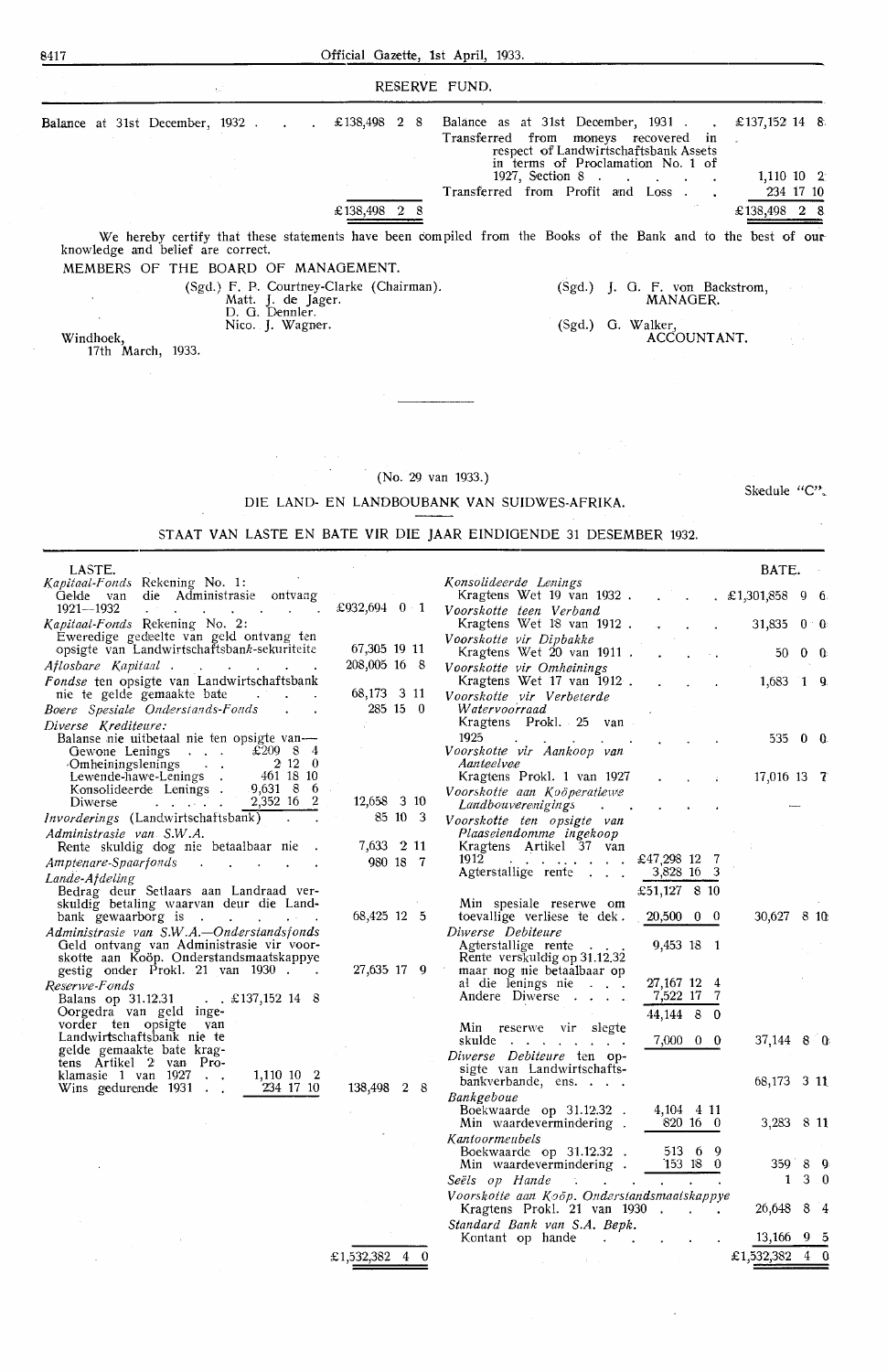| Offisiële Koerant, 1 April 1933.                                                                                                                                                                                                                                                                                                                                                                                                                                                               | 8418                          |
|------------------------------------------------------------------------------------------------------------------------------------------------------------------------------------------------------------------------------------------------------------------------------------------------------------------------------------------------------------------------------------------------------------------------------------------------------------------------------------------------|-------------------------------|
| Hiermee sertifiseer ons dat hierdie staat uit die boeke van die Bank opgetrek is en na ons beste kennis en wete<br>korrek is:—<br>LEDE VAN BESTUURSRAAD.<br>(Get.) F. P. Courtney-Clarke (Voorsitter).<br>J. G. von Backstrom,<br>(Get.)<br>BESTUURDER.<br>Matt. J. de Jager.<br>D. G. Dennler.                                                                                                                                                                                                |                               |
| Nico. J. Wagner.<br>(Get.) G. Walker,<br>REKENMEESTER.<br>Windhoek,<br>17 Maart 1933.                                                                                                                                                                                                                                                                                                                                                                                                          |                               |
| Skedule "D".<br>DIE LAND- EN LANDBOUBANK VAN SUIDWES-AFRIKA.                                                                                                                                                                                                                                                                                                                                                                                                                                   |                               |
| WINS- EN VERLIESREKENING.                                                                                                                                                                                                                                                                                                                                                                                                                                                                      |                               |
| Aan RENTE OP FONDSE VAN DIE BANK<br>£33,175 4 3<br>By RENTE ONTVANG<br>£14,364 13 11<br><b>BESTUURSONKOSTE</b><br>5,632 14 8<br>" RENTE BETAALBAAR<br>27,167 12 4<br>33<br>13,383 4 4<br>WAARDEVERMINDERING<br>974 14 0<br>AGTERSTALLIGE RENTE<br>$\overline{\mathbf{z}}$<br>VOORSIENING VIR SLEGTE SKULDE<br>$2,000 \quad 0 \quad 0$<br>FOOIE ONTVANG KRAGTENS 4de en<br>,<br>5de SKEDULES VAN WET 18 van<br>VOORSIENING VIR MOONTLIKE<br>33<br>1912<br>$\ddotsc$<br>VERLIES BY VERKOPING VAN | $153 \; 15 \; 0$              |
| PLAASEIENDOMME<br>" KOMMISSIE<br>13,661 12 6<br>200<br><b>BALANS</b><br>HUURGELD<br>54<br>,<br>ារ<br>Oorgedra na Reserwefonds sien<br>" PLAAS-HUURGELD.<br>Artikel 43, Subartikel 1 (b) van<br>Wet 18 van 1912<br>234 17 10                                                                                                                                                                                                                                                                    | 3 0<br>$0\quad 0$<br>355 14 8 |
| £55,679 3 3<br>£55,679 3 3                                                                                                                                                                                                                                                                                                                                                                                                                                                                     |                               |
| RESERWEFONDS.                                                                                                                                                                                                                                                                                                                                                                                                                                                                                  |                               |
| Balans op 31ste Desember 1932<br>£138,498 2 8<br>Balans soos op 31ste Desember 1931<br>£137,152 14 8<br>Oorgedra van geld teruggekry ten opsigte<br>van Landwirtschaftsbank Bate kragtens<br>Artikel 8 van Proklamasie No. 1 van 1927<br>Oorgedra van Verlies en Wins.                                                                                                                                                                                                                         | 1,110 10 2<br>234 17 10       |
| £138,498 2<br>£138,498<br>8                                                                                                                                                                                                                                                                                                                                                                                                                                                                    | 28                            |
| Ons sertifiseer hiermee dat hierdie state uit die boeke van die Bank opgetrek is en na ons beste kennis en wete<br>korrek is.                                                                                                                                                                                                                                                                                                                                                                  |                               |
| LEDE VAN BESTUURSRAAD.                                                                                                                                                                                                                                                                                                                                                                                                                                                                         |                               |
| (Get.) F. P. Courtney-Clarke (Voorsitter).<br>(Get.) J. G. von Backstrom,<br>Matt. J. de Jager.<br>BESTUURDER.<br>D. G. Dennler.                                                                                                                                                                                                                                                                                                                                                               |                               |
| Nico. J. Wagner.<br>(Get.) G. Walker,<br>Windhoek,<br>REKENMEESTER.<br>17 Maart 1933.                                                                                                                                                                                                                                                                                                                                                                                                          |                               |

### **Advertisements.**

### ADVERTISING IN THE *OFFICIAL GAZETTE* OF SOUTH WEST AFRICA.

1. The *Official Gazette* will be published on the 1st and 15th day of each month; in the event of either of those<br>days falling on a Sunday or Public Holiday, the *Gazette* will be published on the next succeeding working day.

2. Advertisements for insertion in the *Gazette* must be ·delivered at the office of the Secretary for South West Africa (Room 46, Government Buildings, Windhoek) in the languages fo which they are to be published, not later than 4.30 p.m. on the *ninth* day before the date of publication of the Gazette in which they are to be inserted.

3. Advertisements will be inserted in the *Gazette* after 'the official matter or in a supplement to the *Gazette* at the discretion of the Secretary.

4. Advertisements will be published in the *Official*  Gazette in the English, Dutch or German languages; the necessary translations must be furnished by the advertiser or his agent. It should be borne in mind however, that ihe German version of the *Gazette* is a translation only and not the authorised issue.

5. Only legal advertisements are accepted for publication in the *Official Gazette,* and are subject to the approval of 'the Secretary for South West Africa, who can refuse to accept or decline further publication of any advertisement.

### **Advertensies.**

### ADVERTEER IN DIE OFFISIELE KOERANT VAN SUIDWES-AFRIKA.

1. Die *Offisiële Koerant* sal op die 1ste en 15de van elke maand verskyn; ingeval een van hierdie dae op 'n Sondag of Publieke Feesdag val, dan verskyn die *Offisiele K.oerant* op die eersvolgende werkdag.

2. Advertensies wat in die Offisiële Koerant geplaas moet word, moet in die taal waarin hulle sal verskyn ingehandig word aan die kantoor van die Sekretaris vir Suidwes-Afrika (Kamer 46, Regerings-Geboue, Windhoek), nie later as 4.30 n.m. op die neënde dag voor die datum van ver-<br>skyning van die *Offisiële Koerant* waarin die advertensies moet geplaas word nie.

3. Advertensies word in die Offisiële Koerant geplaas agter die offisiële gedeelte, of in 'n ekstra blad van die *K.oerant,* soos die Sekretaris mag goedvind.

4. Advertensies word in die *Offisiële Koerant* gepubli-<br>seer in die Engelse, Afrikaanse en Duitse tale; die nodige vertalinge moet deur die adverteerder of sy agent gelewer word. Dit moet onthou word dat die Duitse teks van die Offisiële Koerant slegs 'n vertaling is, en nie die geoutoriseerde uitgawe is nie.

5. Slegs wetsadvertensies word aangeneem vir publikasie in die *Offisiele K.oerant,* en hulle is onderworpe **aan**  die goedkeuring van die Sekretaris vir Suidwes-Afrika, **wat**  die aanneming of verdere publikasie van 'n advertensie mag weier.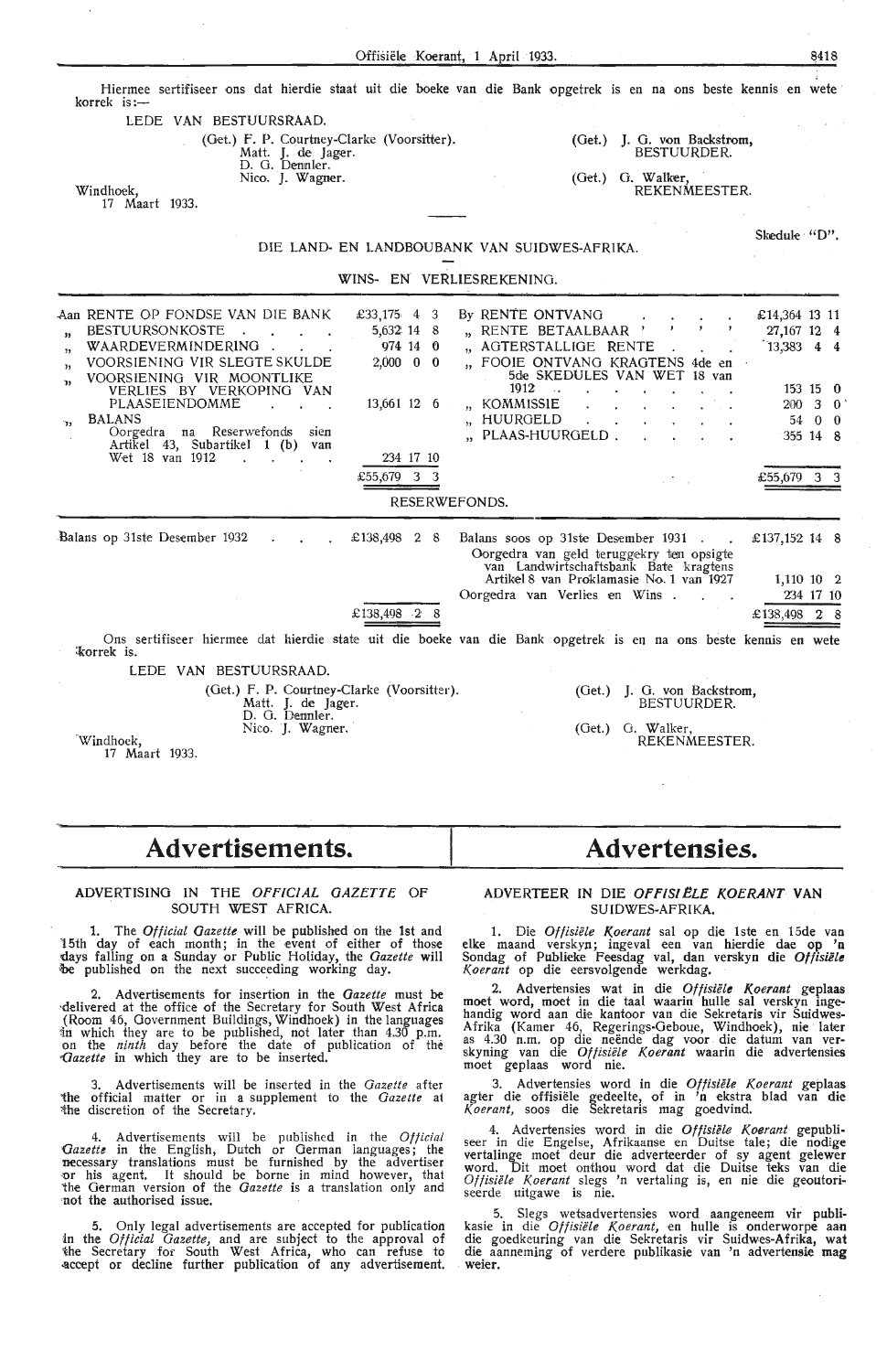6. Advertisements should as far as possible be type- written. Manuscript of advertisements should be written on . **one** side of the paper only, and all proper names plainly inscribed; in the event of any name being incorrectly printed as a result of indistinct writing, the advertisement can only **be** republished on payment of the cost of another insertion.

7. The Subscription for the *Official Gazette* is 20/- per annum, post free in this Territory and the Union of South **Africa** obtainable from Messrs. John Meinert Ltd., Box 56, Windhoek. Postage must be prepaid by ,Overseas subscribers. Single copies of the *Gazette* may be obtained either from Messrs. John Meinert Ltd., Box 56, Windhoek, or from the Secretary for South West Africa at the price of 1/- per copy.

8. The charge for the insertion of advertisements other than the notioes mentioned in the succeeding paragraph is at the rate of 7/6 per inch single column and 15/- per inch double column, repeats half price. (Fractions of an inch to be reckoned an inch.)

9. Notices to Creditors and Debtors in the estates of deceased persons and notices of executors concerning liquidation accounts lying for inspection, are published in schedule form at 12/- per estate.

16. No advertisement will be inserted unless the charge<br>is prepaid. Cheques, drafts, postal orders or money orders<br>must be made payable to the Secretary for South West **Africa.** 

### SOUTH AFRICAN RAILWAYS AND HARBOURS.

#### NOTICE TO MARINERS.

### SOUTH WEST AFRICA.

### BELL BUOY: WALVIS BAY.

Notioe is hereby given that on or about the 3rd May, 1933, the existing Spit Bell Buoy now in position approximately 1.5 miles north (true) of Pelican Point Lighthouse will be removed and replaced by a Light-and-Bell Buoy showing<br>a white flash every six seconds.

Africa Pilot, Part II, 1930: Page 237.

T. H. WATERMEYER, Acting General Manager.

Johannesburg, 10th March, 1933.

### **NOTICE** ELECTION OF ELECTIVE MEMBERS OF THE AD-VISORY COUNCIL OF THE GEBIET.

WHEREAS all the members of the abovementioned Ad-<br>visory Council for the Rehoboth *Gebiet* have, owing to certain circumstances, voluntarily resigned, His Honour the Adminis-<br>trator has been pleased, in terms of section 2 (13) of Proclamation No. 9 of 1928, to appoint 10 o'clock in the fore- noon on Tuesday, 11th April, 1933, and the Magistrate's. office, Rehoboth, as the time and place for the election of the elective members of the Advisory Council of the *Gebiet,*  in terms of section 2 (7) of the Rehoboth *Oebiet* Affairs Proclamation, 1928 (No. 9 of 1928).

### W. SCHULZ, Magistrate and Captain, Rehoboth *Qebiet.*

Magistrate's Office,<br>Rehoboth,<br>23rd March, 1933..

#### NOTICE

It is hereby notified for general information that Bernhard Christ, of Usakos, has abandoned his title to the Base<br>Mineral Mining Areas:—

MEYER I and DECA 4 and 5

situated on the farm Erongo. West, district Omaruru.

The abandonment is hereby published in terms of Section 74, paragraph 2, of the amended Mining Ordinance of 8th August, 1905.<br>H. P. SMIT

Mining Authority

Windhoek, 28th March, 1933.

6. Advertensies moet sover as moontlik op die masjien. geskryf wees. Die manuskrip van advertensies moet slegs. op een kant van die papier geskryf word, en alle name moet-duidelik wees; ingeva1 'n naam ingevolge onduidelike handskrif foutief gedruk word, dan kan die advertensies slegs. dan weer gedruk word as die koste van 'n nuwe opneming betaal word.

7. Die jaarlikse intekengeld vir die Offisiële Koerant is 20/-, posvry in hierdie Gebied en die Unie van Suid-Afrika, verkrygbaar van die here John Meinert, Bpk., Posbus 56,<br>Windhoek. Posgeld moet vooruit betaal word deur oorseese<br>intekenaars. Enkele eksemplare van die Offisiële Koerant is<br>verkrygbaar òf van die here John Meinert, Bpk., P Windhoek, of van die Sekretaris vir Suidwes-Afrika teen die prys van **1/-** per eksemplaar.

8. Die koste vir die opname van advertensies, behalwe die kennisgewings, wat in die volgende paragraaf genoem, is, is teen die tarief van 7/6 per duim enkel kolom, en 15/~ per duim dubbel kolom, herhalings teen half prys. (Gedeel-tes van 'n duim moet as 'n volle duim bereken word).

9. Kennisgewings aan krediteure en debiteure in die· boedels van oorlede persone, en kennisgewings van eksekuteurs. betreffende likwidasie-rekenings, wat vir inspeksie le, word; in skedule-vorm gepubliseer teen 12/- per boedel.

10. Geen advertensie sal geplaas word nie, tensy diekoste vooruit betaal is. Tjeks, wissels, pos- of geldorders. moet betaalbaar gemaak word aan die Sekretaris vir Suidwes- **Afrika.** 

### SUID-AFRIKAANSE SPOORWEE EN HAWENS.

### KENNISGEWING AAN SEELIEDE.

### SUIDWES-AFRIKA.

### KLOKBOEI, WALVISBAAL

Hierby word bekendgemaak dat die huidige klokboei by die landtong, wat op die oomblik ongeveer 1.5 myl benoorde (suiwer) die lighuis by Pelican-punt lê, op of ongeveer 3 Mei 1933 verwyder en deur 'n lig- en klokboei, met 'n wit flits elke ses sekonde, vervang sal word.

Africa Pilot, Deel II, 1930: Bladsy 237.

T. H. WA TERMEYER,

Waarnemende Hoofbestuurder.

Johannesburg, 10 Maart 1933.

### **KENNISGEWING**

### VERKIESING VAN VERKOSE LEDE VAN DIE AD-<br>VISERENDE RAAD VIR DIE *GEBIET*.

Aangesien al die lede yan die bestaande Adviserende Raad· **vir** die Rehoboth *Oebict* weens sekere omstandighede vrywillig bedank het, het dit Sy Edele die Administrateur behaag om, ooreenkomstig artikel 2 (13) van Proklamasie No. 9 van 1928, 10 uur in die voormiddag op Dinsdag die 11de April 1933, en die Magistraatskantoor, Rehoboth, as die t verkiesing van die verkose Iede van die Adviserende Raad van die *Gebiet* kragtens artikel 2 (7) van Prokiamasie No. <sup>9</sup> van l92S met betrekking tot Rehoboth *Oebiet* Aangeleenthede, te bepaal.

\Y/. SCHULZ,

Magistraat en Kaptein, Rehoboth *Oebiet.* 

Magistraatskantoor,<br>Rehoboth,<br>23 Maart 1933.

### **NOTICE**

It is hereby notified for general information that Mrs.<br>A. M. Reiche, of Swakopmund, has abandoned her title to, the Base Mineral Mining Area

### $\overline{W}$ KA INKACHAS'

situated near Farm Ubib, district Swakopmund.

The abandonment is hereby published in terms of para-graph 2, Section 74, of the amended Mining Ordinance of the 8th August, 1905.

H. P. SMIT Mining Authority.

Windhoek, 20th March, 1933.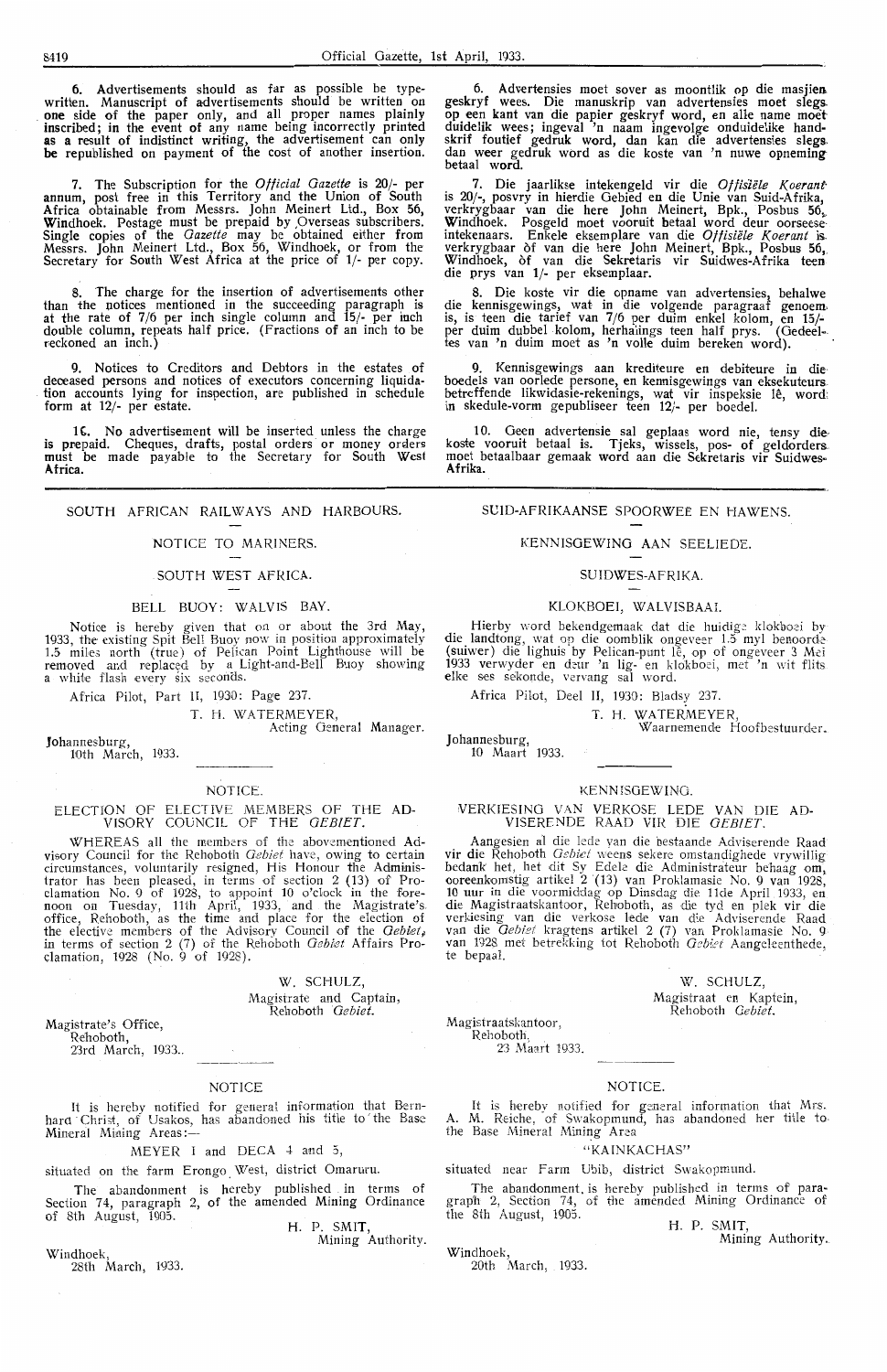NOTICES OF TRUSTEES AND ASSIGNEES. Pursuant to Section *ninety-nine*, Sub-section {2), of the Insolvency Act, 1916, as applied to South West Africa.

The liquidation accounts and plans of distribution or/and contribution in the Assigned or Sequestrated **Estates**  mentioned in the subjclned Schedule having been confirmed on the dates therein mentioned, notice is hereby given **that**  a dividend is in course of payment or/and a contribution in course of collection in the said Estates as in the Schedule is set forth, and that every creditor liable to contribute is required to pay the trustee or assignee the amount for which.<br>he is liable at the address mentioned in the Schedule.

KENNISGEWING VAN KURATORS EN BOEDELBEREDDERAARS. Ingevolge artiekel *neën-en-neëntig*, onderartiekel (2) van die Insolvensiewet 1916, soos op Suidwes-Afrika toegepas.

Aangesien die likwidasierekenings en state van distribusie of/en kontribusie in die afgestane of gesekwestreerde boedels vermeld in die onderstaande Bylae op die daarin genoemde datums bekragtig is, word hiennee kennis gegee dat 'n diwident uitgekeer of/en 'n kontribusie in vermelde boedels ingevorder sal word, soos uiteengesit in die<br>Bylae, en dat elke kontribusiepligtige skuldeiser die deur hom verskuldigde bedrag aan die kurator of boed

|                                              | Form No. 7.-Formulier No. 7.                                                                                  |                                                            | SCHEDULE - BYLAE.                                                                                                                                                                              |                                                                            |                                                                                                         |
|----------------------------------------------|---------------------------------------------------------------------------------------------------------------|------------------------------------------------------------|------------------------------------------------------------------------------------------------------------------------------------------------------------------------------------------------|----------------------------------------------------------------------------|---------------------------------------------------------------------------------------------------------|
| No. of<br>Estate<br>No. van<br><b>Boedel</b> | Name and Description<br>of Estate<br>Naam en Beskrywing<br>van Boedel                                         | Date when I<br>Account<br>Confirmed<br>Datum<br>kening be- | Whether a Dividend is<br>being paid or Contri-<br>bution being collected,<br>or both<br>waarop Re-1 Of 'n diwident uitgekeer<br>word of 'n kontribusie<br>kragtig is lingevorder word of beide | Name of Trustee or<br>Assignee<br>Naam van Kurator of<br>Boedelberedderaar | Full Address of Trustee<br>or Assignee<br>Volledige Adres van<br>Kurator of<br><b>Boedelberedderaar</b> |
| 367                                          | Insolvent Estate of Solomon<br>Phillips, trading as Phillips<br>& Company, general dealers<br>at Keetmanshoop | 16/3/33                                                    | Dividend being paid                                                                                                                                                                            | C. Key                                                                     | Box 38.<br>Keetmanshoop                                                                                 |
| 389                                          | Insolvent Estate of Emil<br>August Klein, a general<br>dealer of Otjiwarongo                                  | 21/3/33                                                    | Dividend being paid<br>and contribution being<br>collected                                                                                                                                     | Edw. Ecker                                                                 | Box 11.<br>Otjiwarongo                                                                                  |

### NOTICE OF ASSIGNMENT.

Notice is hereby given that MORRIS GLIKMAN, a General Dealer of Usakos, has made an Assignment of his property in favour of ERICH WORMS of' Windhoek, in trust for the creditors of the said MORRIS GLIKMAN if they accept the same, and that the schedules of the said MORRIS GLIKMAN will lie for inspection and the Deed of Assignment for inspection and signature by all creditors<br>entitled to sign at the Office of the Master of the High Court, Windhoek, and at the Office of the Magistrate at Karibib, for a period of fourteen days from the 3rd day of April, 1933, to the 18th day of April, 1933, both days inclusive.

It is further .notified that if the said Assignment sha1! be declined, application will be made *to* the High Court of South West Africa on Monday the 29th day of May, 1933, at half-past nine (9.30) o'clock in the forenoon, or as soon thereafter as Counsel can be heard, for the surrender of the Estate of the said MORRIS GLIKMAN as insolvent.

> LORENTZ & BONE. Attorneys for. Assignor, Acme Buildings,

Kaiser Street, Windhoek, Windhoek, 18th March, 1933.

### NOTICE OF WITHDRAWAL Of SURRENDER.

Notice is hereby given that the Notice of Surrender contained in the Notice of Assignment of the Estate of MORRIS GLIKMAN, a General Dealer of Usakos, in the district of Karibib, published in the *Official Gazette* of the 15th February, 1933, and in the Windhoek Advertiser of the **11th** of February, 1933, is hereby withdrawn.

Dated at Windhoek, this 18th March, 1933.

LORENTZ & BONE

Attorneys for M. Glikman, Acme Bldgs., Kaiser Str., P.O. Box 85, Windhoek.

It having been made *to* appear to me that the Notice of Intention to surrender contained in the Notice of Assign- ment in the above matter was published in good faith and that there are good and sufficient reasons for the withdrawal thereof, I hereby consent to such withdrawal in terms of section  $7$  (2) of Ordinance No. 7 of 1928.

### R. STEYN,

Master of the High Court of South Wesf Africa. Windhoek, this 18th day of March, 1933.

NOTICE

is hereby given that the Third Liquidation and Distribution Acoount in the matter of THE NAMAQUA DIAMONDS LIMITED (in liquidation) will lie for inspection of all inte rested persons at the Offioe of the Master of the **High**  Court, Windhoek, for a period of fourteen days, reckoned from the 1st April, 1933, after the expiration of which period, should no objection be lodged thereto, the account will be duiy confirmed.

> CECIL KiLPIN,  $\overline{\text{Lipu}}$

Sun Building, St. George's Street, CAPE TOWN, 17th March, 1933.

#### NOTICE OF SURRENDER.

Notice is hereby given that application wiU be made to the High Court of South West Africa at Windhoek **on**  the 29th May, 1933, at 9.30 a.m. o r so soon thereafter as Counsel can be heard for the surrender of the estate of KARL BOECKER, a General Dealer of Swakopmund, as insolvent and that his Schedules will lie for inspection at the Office of the Master of the High Court at Windhoek and a copy thereof at the Office of the Magistrate at Swakop, mund for a period of fourteen days calculated from the 1st day of April, 1933.

Windhoek,<br>21st March, 1933. I. ORMAN Applicant's Attorney.

#### NOTICE Of SURRENDER.

Notice is hereby given that application will be made to the High Court of South West Africa at Windhoek on Monday, the 29th day of May, 1933, at 9.30 o'clock in the forenoon, or so soon thereafer as Counsel can be heard for the surrender of the Estate of ALFONS MARTIN REI-CHELT, Locksmith of Omaruru, as. insolvent, and that his schedules will lie for inspection at the Office of the Master of the High Court at Windhoek and at the Office of the Resident Magistrate at Omaruru for a period of fourteen days from the 11th day of April, 1933, to the 25th day of April, 1933.

Windhoek, this 28th day of March, 1933.

J. D. LARDNER BURKE, Attorney for the Applicant, Liwinowski's Buildings, Windhoek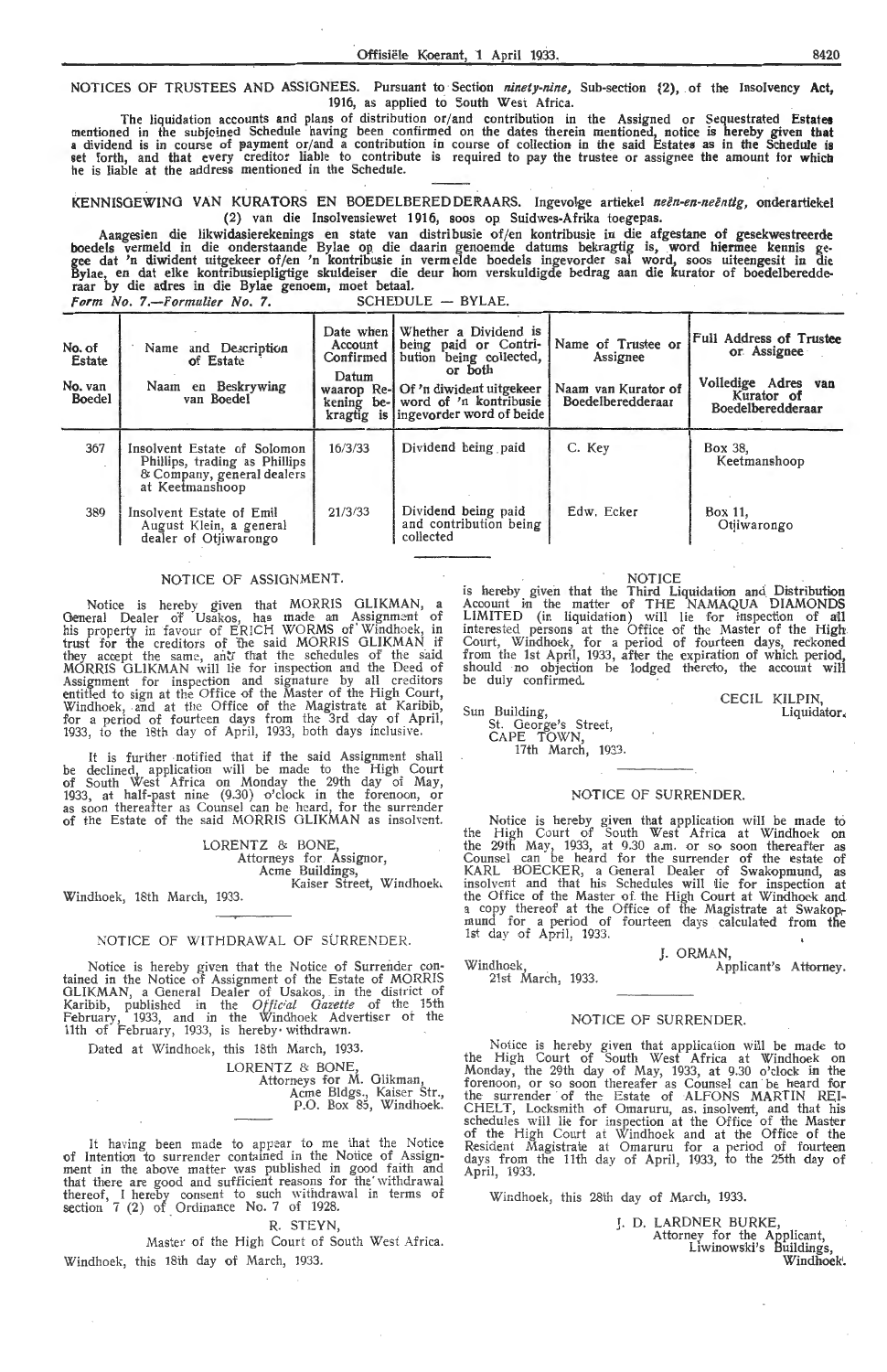NOTICES OF TRUSTEES AND ASSIGNEES. Pursuant to Section *ninety-six,* Sub-section (2), of the Iasolvency Act, 1916, as applied to South West Africa.

Notice is hereby given that the liquidation accounts and plans of distribution or/and contribution in the **Estatet**  mentioned in the subjoined Schedule will lie open at the offices therein mentioned for a period of fourteen days, or<br>such longer period as is therein stated, from the date mentioned in the Scheduie or from the date of publ whichever may be later, for inspection by creditors.

KENNISGEWING VAN KURATORS EN BOEDELBERE DDERAARS. Ingevolge Artiekel ses-en-neëntig, Onderartiekel (2) van die Insolvensiewet 1916, soos op Suidwes-Afrika toegepas.

Kennis word hiermee gegee, dat die likwidasiere kenings en state van distribusie of/en kontribusie in die boedels, vermeld in aangehegte Bylae, vir inspeksie deur skuldeisers in die vermelde kantote, gedurende, 'n tyd• perk van veertien dae of soveel !anger, soos daarin vermeld, vanaf die datum, in die Bylae vermeld, of vanaf die **datum van publikasie hiervan, watter datum** die laaste mag wees, sal lê. *Form No. 6. / Formulier No. 6.* SCHEDULE - BYLAE.

| No. of<br>Estate<br>No. van | Name and Description of Estate<br>Naam en Beskrywing van Boedel         | Description of Account<br>Beskrywing van<br>Rekening | Offices at which Account<br>will lie open<br>Kantore waar Rekening vir<br>inspeksie sal lê |                          | Date from which<br>Account will lie<br>open<br>Datum vanaf wan-<br>neer Rekening vir<br>inspeksie sal le |
|-----------------------------|-------------------------------------------------------------------------|------------------------------------------------------|--------------------------------------------------------------------------------------------|--------------------------|----------------------------------------------------------------------------------------------------------|
| Boedel.                     |                                                                         |                                                      | Master<br>Meester                                                                          | Magistrate<br>Magistraat | From<br>Van                                                                                              |
| 333                         | Insolvent Estate of Gustav Holtz,<br>building contractor of<br>Windhoek | First Liquidation and<br>Distribution Account        | Windhoek                                                                                   |                          | 1/4/33                                                                                                   |
| 369                         | Insolvent Estate of<br>Fries & Koberzig                                 | First and Final<br>Ligu. & Distr. Account            | Windhoek                                                                                   | Keetmanshoop             | 1/4/33                                                                                                   |
| 390                         | Insolvent Estate<br>Friedrich Lorenzen                                  | First and Final<br>Liqu. & Distr. Account            | Windhoek                                                                                   | Keetmanshoop             | 1/4/33                                                                                                   |
| 391                         | Insolvent Estate of<br>John Watkin Wilson                               | Trustees Liquidation<br>Account                      | Windhoek                                                                                   | Karibib                  | 1.4/33                                                                                                   |

NOTICES OF TRUSTEES AND ASSIGNEES. Pursuant to Sections *forty* and *forty-one* of the Insolvency Act, 1916, as applied to South West Africa.

Notice is hereby given that a meeting of creditors will be heid in the Sequestrated or Assigned Estates mentioned in the subjoined Schedule on the dates, at the times and places, and for the purposes therein set forth. Meetings in Windhoek will be held before the Master; elsewhere they will be held before the Magistrate.

KENNISGEWINGS VAN KURATORS EN BOEDELBEREDDERAARS. lngevolge artiekels *veertig* eri *een-en-vurtig*  van die Insolvensiewet 1916, soos op Suidwes-Afrika toe gepas.

Hiermee word kennis gegee dat 'n byeenkoms van skul deisers in die gesekwestreerde of afgestane Boedels, ver- meld in die onderstaande Bylae op die datums, tye en plekke en vir die doeleindes daarin vermeld, gehou sal word. In Windhoek sal die byeenkomste voor die Meester en in ander plekke voor die Magistraat gehou word.

*Form No. 4. / Formulier No. 4.* SCHEDULE - BYLAE.

| No. of<br><b>Estate</b>  | Name and Description<br>of Estate                                                                                                                                                 | Whether<br>Assigned or<br>Sequestrated<br>Of Boedel | Day, Date and Hour of Meeting | Dag, Datum en Uur van<br><b>Byeenkoms</b> |             | Place of Meeting<br>Plek van | Object of Meeting                                                                                                                                                                                         |
|--------------------------|-----------------------------------------------------------------------------------------------------------------------------------------------------------------------------------|-----------------------------------------------------|-------------------------------|-------------------------------------------|-------------|------------------------------|-----------------------------------------------------------------------------------------------------------------------------------------------------------------------------------------------------------|
| No. van<br><b>Boedel</b> | Naam en Beskrywing<br>van Boedel                                                                                                                                                  | Gesekwestreer<br>of Afgestaan is                    | Day/Dag                       | Date<br>Datum                             | Hour<br>Uur | <b>Byeenkoms</b>             | Doel van Byeenkoms                                                                                                                                                                                        |
| 377                      | Insolvent Estate of<br>Fritz Thiel, a boot and<br>shoe merchant of<br>Windhoek                                                                                                    | Sequestrated                                        | Saturday                      | 22/4/33                                   | 10a.m.      | Windhoek                     | For proof of claims                                                                                                                                                                                       |
| 388                      | Lydia Stegmann, a café<br>proprietr. of Windhoek                                                                                                                                  | Sequestrated                                        | Saturday                      | 15/4/33                                   | 10 a.m.     | Windhoek                     | To prove further claims                                                                                                                                                                                   |
| 392                      | Insolvent Estate of<br>Max Pupkewitz, general<br>dealer of Windhoek and<br>Swakopmund                                                                                             | Sequestrated                                        | Saturday                      | 22'4/33                                   | 10 a.m.     | Windhoek                     | For proof of claims                                                                                                                                                                                       |
| 413                      | Assigned Estate of late<br>Franz Gerhard Meyer,<br>in his life-time a bottle<br>store merchant of<br>Windhoek                                                                     | Assigned                                            | Saturday                      | 22/4/33                                   | 10 a.m.     | Windhoek                     | For proof of claims                                                                                                                                                                                       |
| 383                      | Insolvent Estate of Nicolaas<br>Everhardus Loubser,<br>Farmer of Friedental,<br>Distr. Rehoboth, and<br>general dealer & bottle<br>store owner of Marien-<br>tal, district Gibeon | Sequestrated                                        | Saturday                      | 15/4/33                                   | 10a.m.      | Windhoek                     | To consider the Insol-<br>vent's request for an ex-<br>tension of time to pay<br>or to secure to the satis-<br>faction of the Trustee.<br>the amount payable by<br>him under his offer of<br>composition. |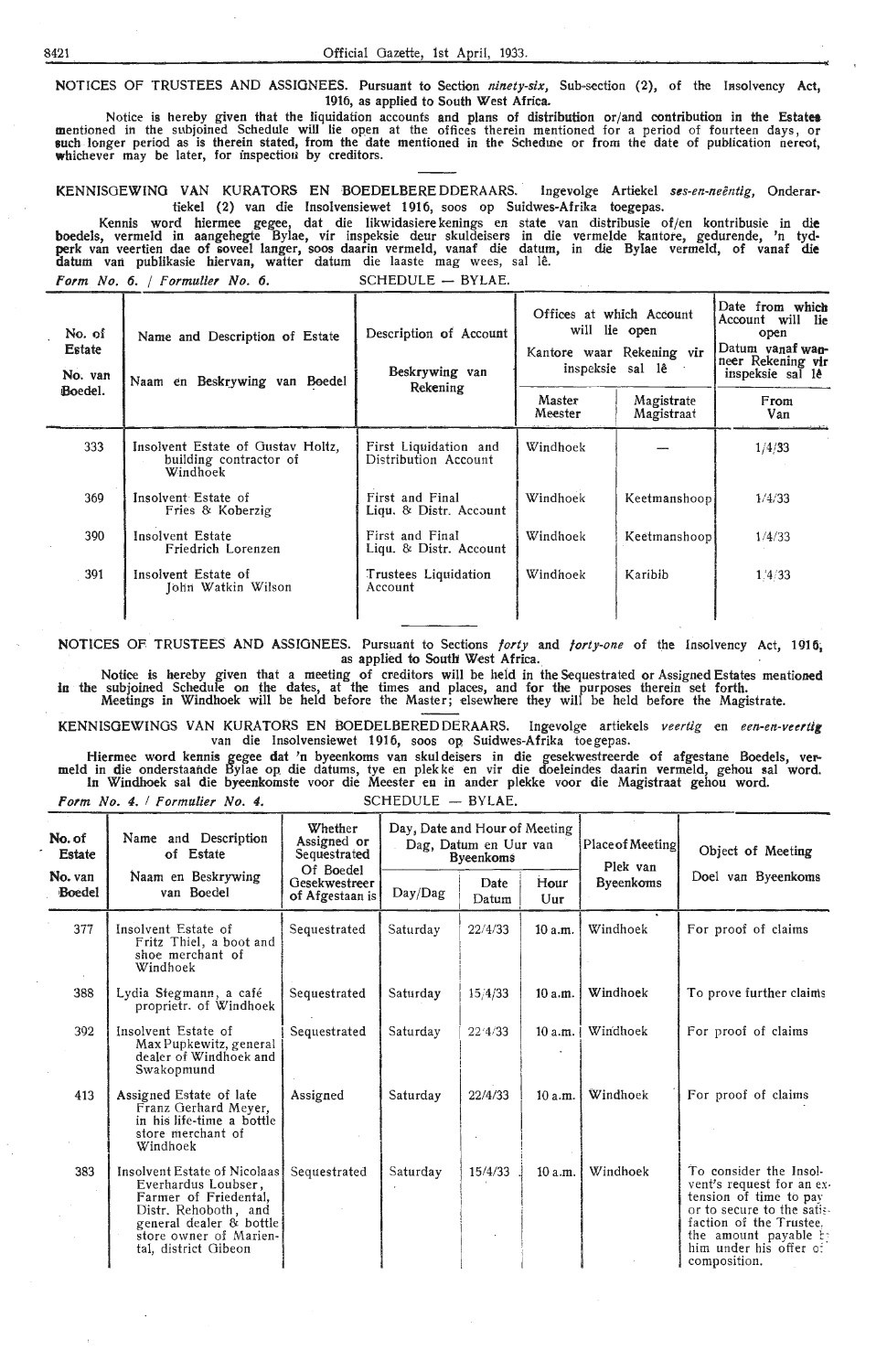MASTER'S NOTICES. Pursuant to Section *sixteen,* Sub-section (3), and Section *thirty-nine,* Sub-section (1 ), of the Insolvency Ordinance, 1928.

. The Estates mentioned in the subjoined Schedule tiaving been placed under sequestration by Order of the High Court of South West Africa, notice is hereby given that a first meeting of creditors will be held in the said Estates on<br>the dates and at the times and places mentioned in the Schedule for the proof of claims and for the e Meetings in Windl;oek will be held before the Master; elsewhere they wiil be held before the Magistrate.

> R. 'de B. STEYN, *Mastet of the High Court.*

i<ENNISGEWINGS VAN DIE MEESTER. . Ingevolge artiekel *sestieµ.,* onderartiekel (3), en attiekel *neen-en-dertig,* onder- artiekel (1) die Insolvensie Ordonnansie 1928.

Aangesien die Boedels, in die hierondervolgende Bylae kragtens Bevel van die Hooggeregshof van Suidwes-Afrika gesekwestreer is, word hiermee kennis gegee dat 'n eerste byeenkoms van skuldeisers in die vermelde Boedels op die datums en tye en plekke, vermeld in die Bylae, vir die be wys van vorderings en die verkiesing van 'n kurator gehou sal word. In Windhoek sal die byeenkomste voor die Meester gehou word; in ander plekke voor die Magistraat.

R. de B. STEYN, *Meester van* **die** *Hooggeregshof van S.W.-Aftika.* 

*!'arm. No. 2. I .Porniilliet No. 2.* SCHEDULE - BYLAE.

| No.<br>Name and Description<br>of Estate<br>of Estate |                                                                                                      |                                  | Date upon which and Division of Court<br>by which Order made<br>Datum waarop en Afdeling van Hof<br>waardeur Bevel gegee is |          | Day, Date and Hour of Meeting<br>Dag, Datum en Uur van Byeenkoms |          | Place of Meeting<br>Plek |  |
|-------------------------------------------------------|------------------------------------------------------------------------------------------------------|----------------------------------|-----------------------------------------------------------------------------------------------------------------------------|----------|------------------------------------------------------------------|----------|--------------------------|--|
| No. van<br>Boedel                                     | Naam en Beskrywing<br>van Boedel                                                                     | Date of Order<br>Datum van Bevel | Division of Court<br>Afdeling van Hof                                                                                       | Day/Dag  | Date/Datum                                                       | Hour/Uur | van Byeenkoms            |  |
| 424                                                   | Ernst Schwindt, general<br>dealer of Otjiwarongo                                                     | 20/3/33                          | High Court<br>of S.W. Africa                                                                                                | Thursday | 13/4/33                                                          | 10 a.m.  | Otiiwarongo              |  |
| 425                                                   | Emil Walter, general<br>dealer, green grocer<br>and aerated water<br>manufacturer of<br>Keetmanshoop | 27/3/33                          | do.                                                                                                                         | Friday   | 21/4/33                                                          | 10 a.m.  | Keetmanshoop             |  |

### NOTICE BY EXECUTORS CONCERNING LIQUIDATION ACCOUNTS LYING FOR INSPECTION: Section 68 Act No. 24 of 1913, as applied to South West Africa.

NOTICE is hereby given that copies of the Administration and Distribution Accounts in the Estates specified in the attached Schedule will be open for the inspection of all persons interested therein for a period of 21 days (or longer<br>If specially stated) from the dates specified, or from the date of publication hereof, whichever ma Offices of the Master and Magistrate as stated. Should no objection thereto be lodged with the Master during the period of inspection the Executors concerned will proceed to make payments in accordance therewith.

### KENNI5GEWING DEUR EKSEKUTEURS BETREFFENDE LIKWIDASIE-REKENINGS TER INSAGE. Artiekel 68, Wet No. 24 van 1913, soos toegepas op Suidwes-Afrika

Kennisgewing geskied hiermee dat duplikate van die Administrasie- en Distribusierekenings in die boedels vermeld 111 oie navolgende Bylae, ter insage van al die persone, wat daarin belang het, op die kantore van die Meester **en** die Magistraat, soos vetnield, gedurende 'n tydperk vart drie weke (of !anger indien spesiaal vermeld) vanaf vermelde datums, of vanaf datum van publikasie hiervan, watter datum die laatste mag wees, sal lê. As geen be-<br>swaar daarteen by die Meester binne die vermelde tydperk ingedien word nie, sal die betrokke eksekuteurs oorgaa tot uitbetaling ooreenkomstig vermelde rekenings.

 $SCHFDUIF - RVIAF$ 

| Estate No.<br>Boedel No. | ESTATE LATE<br>BOEDEL VAN WYLE                                                            | Description of<br>Account<br>Beskrywing van<br>Rekening               | Date<br>Period<br>Tydperk<br>Datum | Master<br>Meester | Office of the<br>Kantoor van die<br>Magistrate<br>Magistraat | Name and Address of<br><b>Executor or authorized Agent</b><br>Naam en adres van eksekuteur<br>of gemagtigde agent |
|--------------------------|-------------------------------------------------------------------------------------------|-----------------------------------------------------------------------|------------------------------------|-------------------|--------------------------------------------------------------|-------------------------------------------------------------------------------------------------------------------|
| 1123                     | Abraham Johannes Jacobus Eerste en finale<br>Meyer                                        | Likwid, en Distrib.                                                   | 1/4/33                             | Windhoek          | Mariental                                                    | C. G. J. Meyer, Witputs,<br>P.K. Aus.                                                                             |
| 1214                     | Saul Albow                                                                                | First and Final<br>Liquidation and<br>Distribution Ac-<br>count       | 21 days<br>from 1st<br>April, 1933 | Windhoek          | Keetmans-<br>hoop                                            | Lorentz & Bone, Attorneys<br>for Executors, Acme<br>Buildings, Kaiser Street,<br>P.O. Box 85, Windhoek.           |
| 1254                     | Ralph Goldman                                                                             | Amended First and<br>Final Liquidation<br>and Distribution<br>Account | 1/4/33                             | Windhoek          |                                                              | N. Bloch, Executor Dative,<br>c/o Justizrat Dr. Albert<br>Stark, P.O. Box 37,<br>Kaiser Street, Windhoek.         |
| 1255                     | Marcel Slowinsky                                                                          | First and Final                                                       | 14.33                              | Windhoek          | Otiiwarongol                                                 | Edw. Ecker, P.O. Box 11,<br>Otiiwarongo.                                                                          |
| 1354                     | Alettha Dorothea Rolfe<br>and surviving spouse<br>Robert Rolfe                            | First and Final<br>Liquid. & Distrib.                                 | 1/4/33                             | Windhoek          | Okahandja                                                    | Robert Rolfe, P.O. Box 30,<br>Okahandja.                                                                          |
| 1388.9                   | Joint Estate of the late<br>Heinrich Wilhelm Ahrens<br>& Amanda Ahrens (born<br>Schaefer) | First and Final<br>Liquidation and<br>Distribution Ac-<br>count       | $21$ days                          | Windhoek          |                                                              | E. Edgar Bone, Executor,<br>Acme Bldgs., Kaiser Str.,<br>P.O. Box 85, Windhoek.                                   |